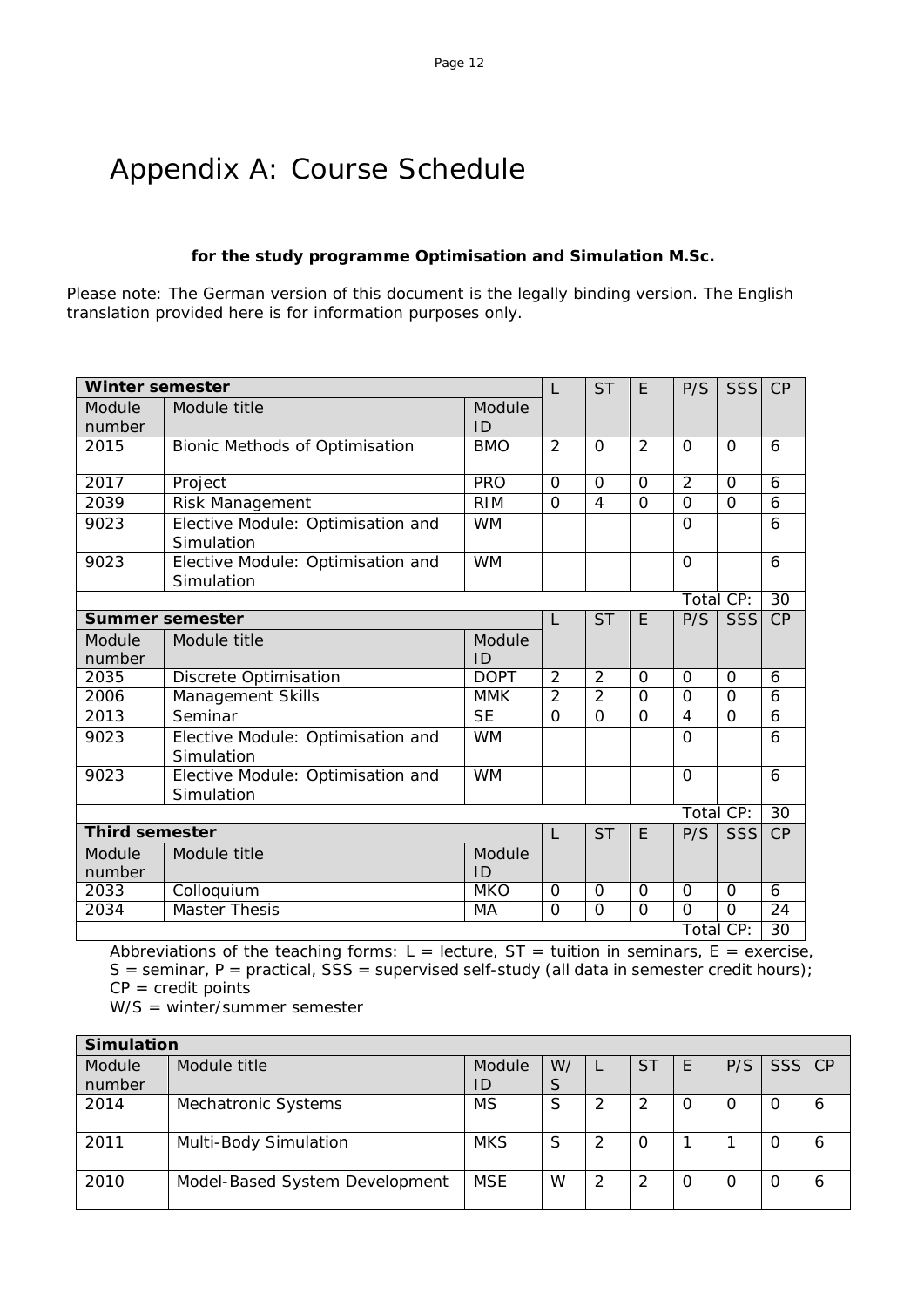| 2012 | Multidisciplinary Modelling With<br>Modelica | <b>MMM</b> | S | -2 | 0            | O        | O | <sup>6</sup> |
|------|----------------------------------------------|------------|---|----|--------------|----------|---|--------------|
| 2047 | <b>Multiphysics Simulation</b>               | <b>MPH</b> | W |    | <sup>O</sup> | O        | O | O            |
| 2016 | Simulation of Optical Systems                | <b>SOS</b> | S | -2 |              | $\Omega$ |   | 6            |
| 2009 | <b>System Simulation</b>                     | <b>SYS</b> | S | 2  |              |          |   | 6            |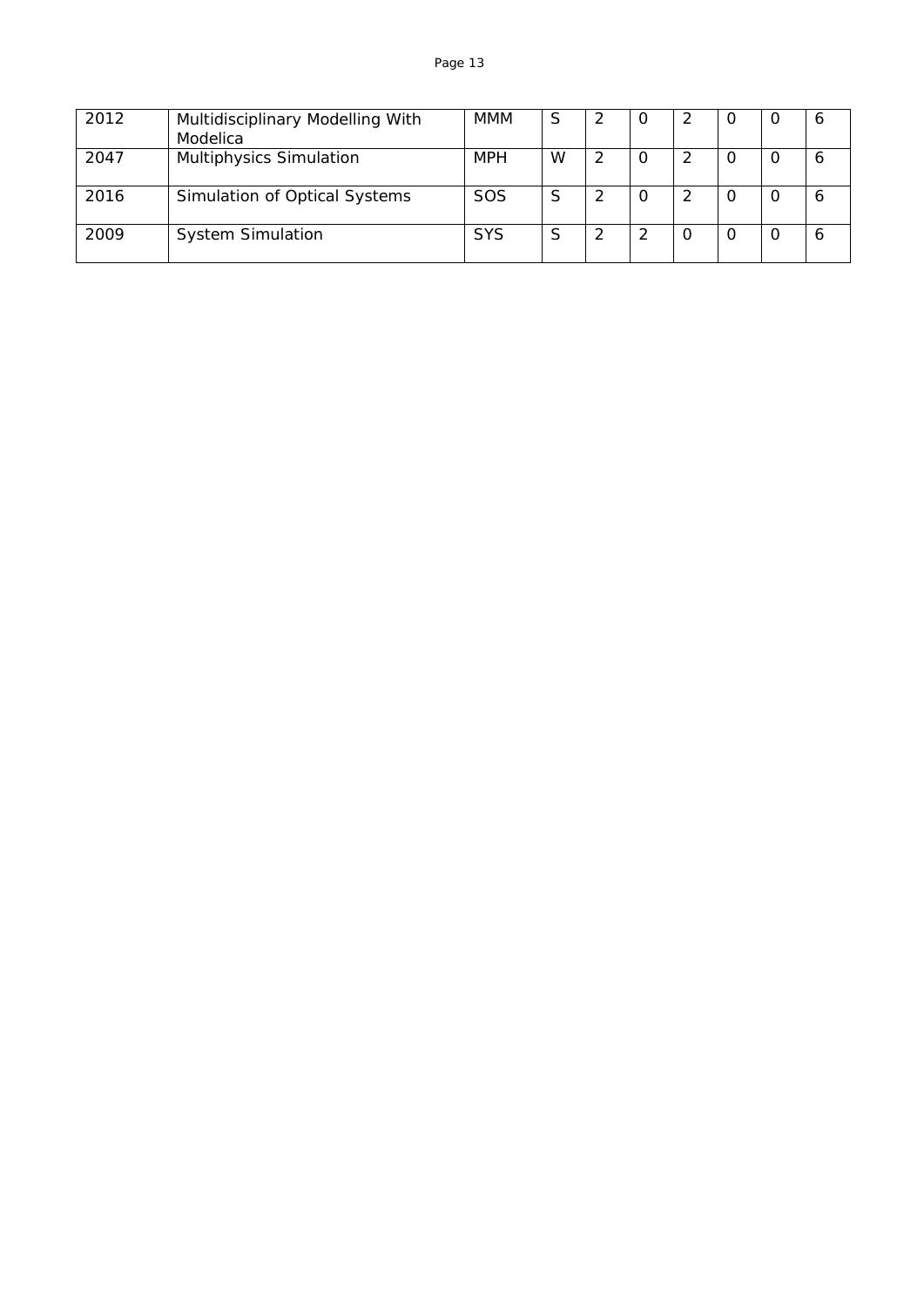Page 14

## Appendix B: Module catalogue

for the study programme Optimisation and Simulation M.Sc.

Please note: The German version of this document is the legally binding version. The English translation provided here is for information purposes only.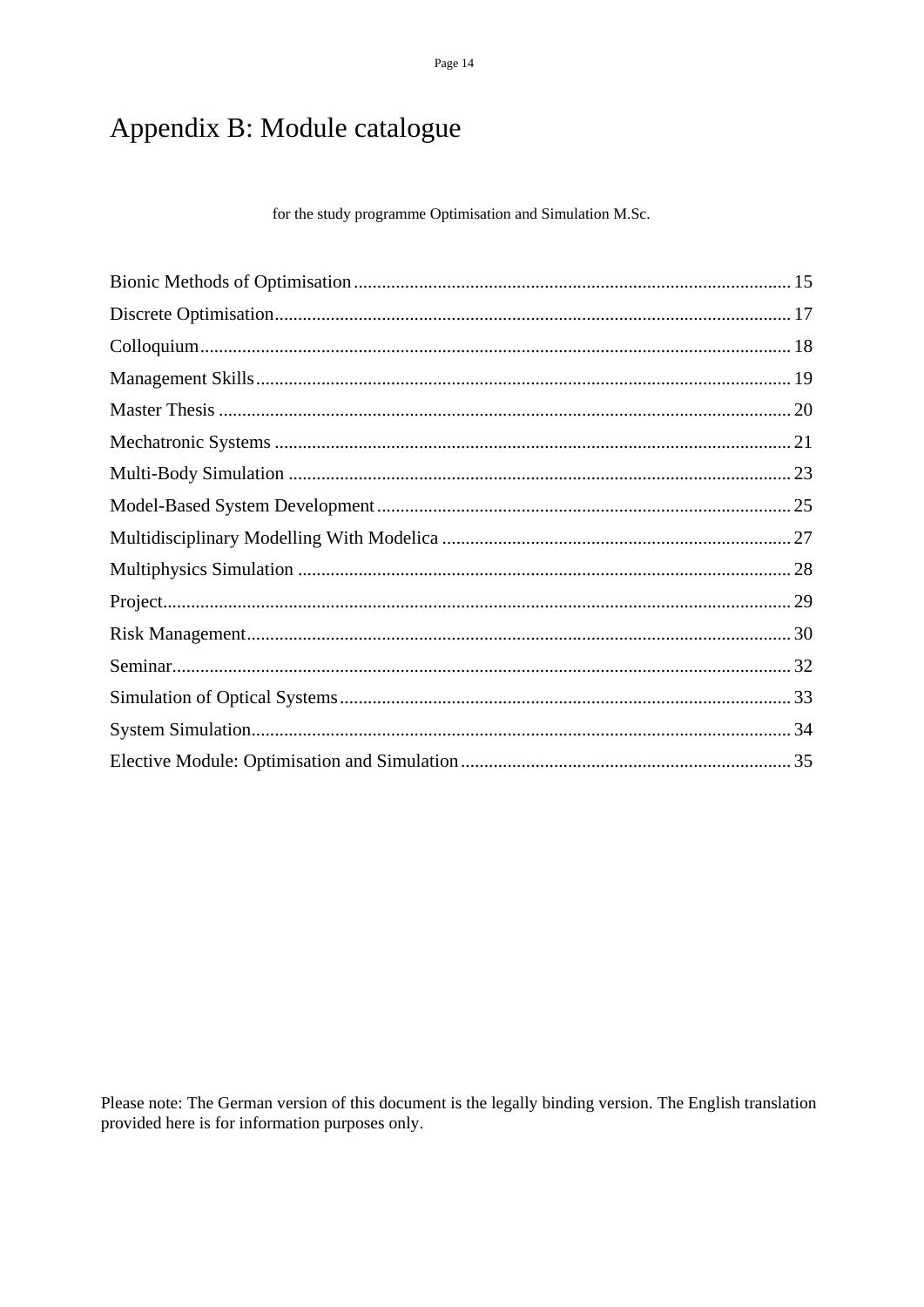|                | Bionic Methods of Optimisation                                                                                                                                                                                                                                                                                                                                                                                                                                                                                                                                                                                                                                                                                                                                                                                                                                                                                                                                                                                                                                                                                                                                                                                                                                                                                             |                                                                                   |      |                                                               |                 |                 |              |                           |                                           | <b>BMO</b> |   |
|----------------|----------------------------------------------------------------------------------------------------------------------------------------------------------------------------------------------------------------------------------------------------------------------------------------------------------------------------------------------------------------------------------------------------------------------------------------------------------------------------------------------------------------------------------------------------------------------------------------------------------------------------------------------------------------------------------------------------------------------------------------------------------------------------------------------------------------------------------------------------------------------------------------------------------------------------------------------------------------------------------------------------------------------------------------------------------------------------------------------------------------------------------------------------------------------------------------------------------------------------------------------------------------------------------------------------------------------------|-----------------------------------------------------------------------------------|------|---------------------------------------------------------------|-----------------|-----------------|--------------|---------------------------|-------------------------------------------|------------|---|
| number:        | Identification                                                                                                                                                                                                                                                                                                                                                                                                                                                                                                                                                                                                                                                                                                                                                                                                                                                                                                                                                                                                                                                                                                                                                                                                                                                                                                             | Workload:                                                                         |      | Credits:                                                      |                 | Study semester: |              | Frequency of the<br>offer |                                           | Duration:  |   |
| 2015           |                                                                                                                                                                                                                                                                                                                                                                                                                                                                                                                                                                                                                                                                                                                                                                                                                                                                                                                                                                                                                                                                                                                                                                                                                                                                                                                            | 180h                                                                              |      | 6                                                             | 1st<br>semester | <b>or</b>       | 2nd          | Annual<br>(Winter)        |                                           | 1 semester |   |
| $\mathbf{1}$   | Course:                                                                                                                                                                                                                                                                                                                                                                                                                                                                                                                                                                                                                                                                                                                                                                                                                                                                                                                                                                                                                                                                                                                                                                                                                                                                                                                    |                                                                                   |      | Planned group sizes                                           |                 | Scope           |              |                           | Actual contact time<br>classroom teaching | Self-study |   |
|                | Lecture                                                                                                                                                                                                                                                                                                                                                                                                                                                                                                                                                                                                                                                                                                                                                                                                                                                                                                                                                                                                                                                                                                                                                                                                                                                                                                                    |                                                                                   |      | 60 students                                                   |                 | $\overline{2}$  | <b>SCH</b>   | 30                        | h                                         | 60         | h |
|                | Tuition in seminars                                                                                                                                                                                                                                                                                                                                                                                                                                                                                                                                                                                                                                                                                                                                                                                                                                                                                                                                                                                                                                                                                                                                                                                                                                                                                                        |                                                                                   |      | 30 students                                                   |                 | $\Omega$        | <b>SCH</b>   | $\Omega$                  | h                                         | $\Omega$   | h |
|                | Exercise                                                                                                                                                                                                                                                                                                                                                                                                                                                                                                                                                                                                                                                                                                                                                                                                                                                                                                                                                                                                                                                                                                                                                                                                                                                                                                                   |                                                                                   |      | 20 students                                                   |                 | $\overline{2}$  | <b>SCH</b>   | 30                        | h                                         | 60         | h |
|                |                                                                                                                                                                                                                                                                                                                                                                                                                                                                                                                                                                                                                                                                                                                                                                                                                                                                                                                                                                                                                                                                                                                                                                                                                                                                                                                            | 15 students<br>Practical or seminar<br>SCH<br>h<br>$\overline{0}$<br>$\mathbf{0}$ |      |                                                               |                 |                 | $\mathbf{0}$ | h                         |                                           |            |   |
|                |                                                                                                                                                                                                                                                                                                                                                                                                                                                                                                                                                                                                                                                                                                                                                                                                                                                                                                                                                                                                                                                                                                                                                                                                                                                                                                                            | Supervised self-study                                                             |      | 60 students                                                   |                 | $\overline{0}$  | <b>SCH</b>   | $\Omega$                  | h                                         | $\Omega$   | h |
| $\overline{2}$ | Learning outcomes/competences:                                                                                                                                                                                                                                                                                                                                                                                                                                                                                                                                                                                                                                                                                                                                                                                                                                                                                                                                                                                                                                                                                                                                                                                                                                                                                             |                                                                                   |      |                                                               |                 |                 |              |                           |                                           |            |   |
| 3              | The students know the concept of bionics as well as types and procedures of bionic optimisation<br>algorithms. The students are able to assess for which problems bionic algorithms, especially genetic<br>algorithms, are suitable, as well as evaluate the quality of the optimisation results. They can structure<br>and model given problems in such a way that bionic algorithms become applicable. They are able to<br>use neural networks for modelling and increasing efficiency.<br>Contents:<br>Classification of optimisation algorithms (heuristic, combinatorial, analytical, bionic). Types of<br>heuristic procedures: Random walk, hill climbing, simulated annealing, genetic algorithms, other<br>stochastic methods.<br>On genetic algorithms: Biological model, mathematical operators (selection, mutation, etc.),<br>theoretical background (schema theorem, building block hypothesis, speed of convergence).<br>Evolutionary strategies, differential evolution, particle swarming, ant algorithms, bee swarming<br>algorithms. Case studies, classic test functions (Rosenbrock saddle, Travelling Salesperson, etc.).<br>Implementation of a programming project.<br>Basics of artificial neural networks, the most important models, areas of application, especially in<br>optimisation tasks. |                                                                                   |      |                                                               |                 |                 |              |                           |                                           |            |   |
|                |                                                                                                                                                                                                                                                                                                                                                                                                                                                                                                                                                                                                                                                                                                                                                                                                                                                                                                                                                                                                                                                                                                                                                                                                                                                                                                                            |                                                                                   |      |                                                               |                 |                 |              |                           |                                           |            |   |
| 4              | Forms of teaching:                                                                                                                                                                                                                                                                                                                                                                                                                                                                                                                                                                                                                                                                                                                                                                                                                                                                                                                                                                                                                                                                                                                                                                                                                                                                                                         |                                                                                   |      | Seminar-based teaching with project work                      |                 |                 |              |                           |                                           |            |   |
| 5              |                                                                                                                                                                                                                                                                                                                                                                                                                                                                                                                                                                                                                                                                                                                                                                                                                                                                                                                                                                                                                                                                                                                                                                                                                                                                                                                            | Participation requirements:                                                       |      |                                                               |                 |                 |              |                           |                                           |            |   |
|                | Formal:                                                                                                                                                                                                                                                                                                                                                                                                                                                                                                                                                                                                                                                                                                                                                                                                                                                                                                                                                                                                                                                                                                                                                                                                                                                                                                                    |                                                                                   | None |                                                               |                 |                 |              |                           |                                           |            |   |
|                | Content:                                                                                                                                                                                                                                                                                                                                                                                                                                                                                                                                                                                                                                                                                                                                                                                                                                                                                                                                                                                                                                                                                                                                                                                                                                                                                                                   |                                                                                   | None |                                                               |                 |                 |              |                           |                                           |            |   |
| 6              |                                                                                                                                                                                                                                                                                                                                                                                                                                                                                                                                                                                                                                                                                                                                                                                                                                                                                                                                                                                                                                                                                                                                                                                                                                                                                                                            | Forms of assessment:                                                              |      |                                                               |                 |                 |              |                           |                                           |            |   |
|                | Project work                                                                                                                                                                                                                                                                                                                                                                                                                                                                                                                                                                                                                                                                                                                                                                                                                                                                                                                                                                                                                                                                                                                                                                                                                                                                                                               |                                                                                   |      |                                                               |                 |                 |              |                           |                                           |            |   |
| 7              |                                                                                                                                                                                                                                                                                                                                                                                                                                                                                                                                                                                                                                                                                                                                                                                                                                                                                                                                                                                                                                                                                                                                                                                                                                                                                                                            |                                                                                   |      | Prerequisite for the award of credit points:                  |                 |                 |              |                           |                                           |            |   |
|                |                                                                                                                                                                                                                                                                                                                                                                                                                                                                                                                                                                                                                                                                                                                                                                                                                                                                                                                                                                                                                                                                                                                                                                                                                                                                                                                            | Module examination pass                                                           |      |                                                               |                 |                 |              |                           |                                           |            |   |
| 8              |                                                                                                                                                                                                                                                                                                                                                                                                                                                                                                                                                                                                                                                                                                                                                                                                                                                                                                                                                                                                                                                                                                                                                                                                                                                                                                                            |                                                                                   |      | Application of the module (in the following study programmes) |                 |                 |              |                           |                                           |            |   |
|                |                                                                                                                                                                                                                                                                                                                                                                                                                                                                                                                                                                                                                                                                                                                                                                                                                                                                                                                                                                                                                                                                                                                                                                                                                                                                                                                            |                                                                                   |      | BioMechatronics M.Sc. and Optimisation and Simulation M.Sc.   |                 |                 |              |                           |                                           |            |   |
| 9              |                                                                                                                                                                                                                                                                                                                                                                                                                                                                                                                                                                                                                                                                                                                                                                                                                                                                                                                                                                                                                                                                                                                                                                                                                                                                                                                            |                                                                                   |      | Importance of the grade for the final grade:                  |                 |                 |              |                           |                                           |            |   |
|                |                                                                                                                                                                                                                                                                                                                                                                                                                                                                                                                                                                                                                                                                                                                                                                                                                                                                                                                                                                                                                                                                                                                                                                                                                                                                                                                            | according to MRPO                                                                 |      |                                                               |                 |                 |              |                           |                                           |            |   |
| 10             | Module Officer:                                                                                                                                                                                                                                                                                                                                                                                                                                                                                                                                                                                                                                                                                                                                                                                                                                                                                                                                                                                                                                                                                                                                                                                                                                                                                                            |                                                                                   |      |                                                               |                 |                 |              |                           |                                           |            |   |
|                |                                                                                                                                                                                                                                                                                                                                                                                                                                                                                                                                                                                                                                                                                                                                                                                                                                                                                                                                                                                                                                                                                                                                                                                                                                                                                                                            |                                                                                   |      | Prof. Dr. math. Friedrich Biegler-König                       |                 |                 |              |                           |                                           |            |   |
| 11             | Other information:                                                                                                                                                                                                                                                                                                                                                                                                                                                                                                                                                                                                                                                                                                                                                                                                                                                                                                                                                                                                                                                                                                                                                                                                                                                                                                         |                                                                                   |      |                                                               |                 |                 |              |                           |                                           |            |   |
|                |                                                                                                                                                                                                                                                                                                                                                                                                                                                                                                                                                                                                                                                                                                                                                                                                                                                                                                                                                                                                                                                                                                                                                                                                                                                                                                                            |                                                                                   |      | Literature will be announced at the beginning of the course.  |                 |                 |              |                           |                                           |            |   |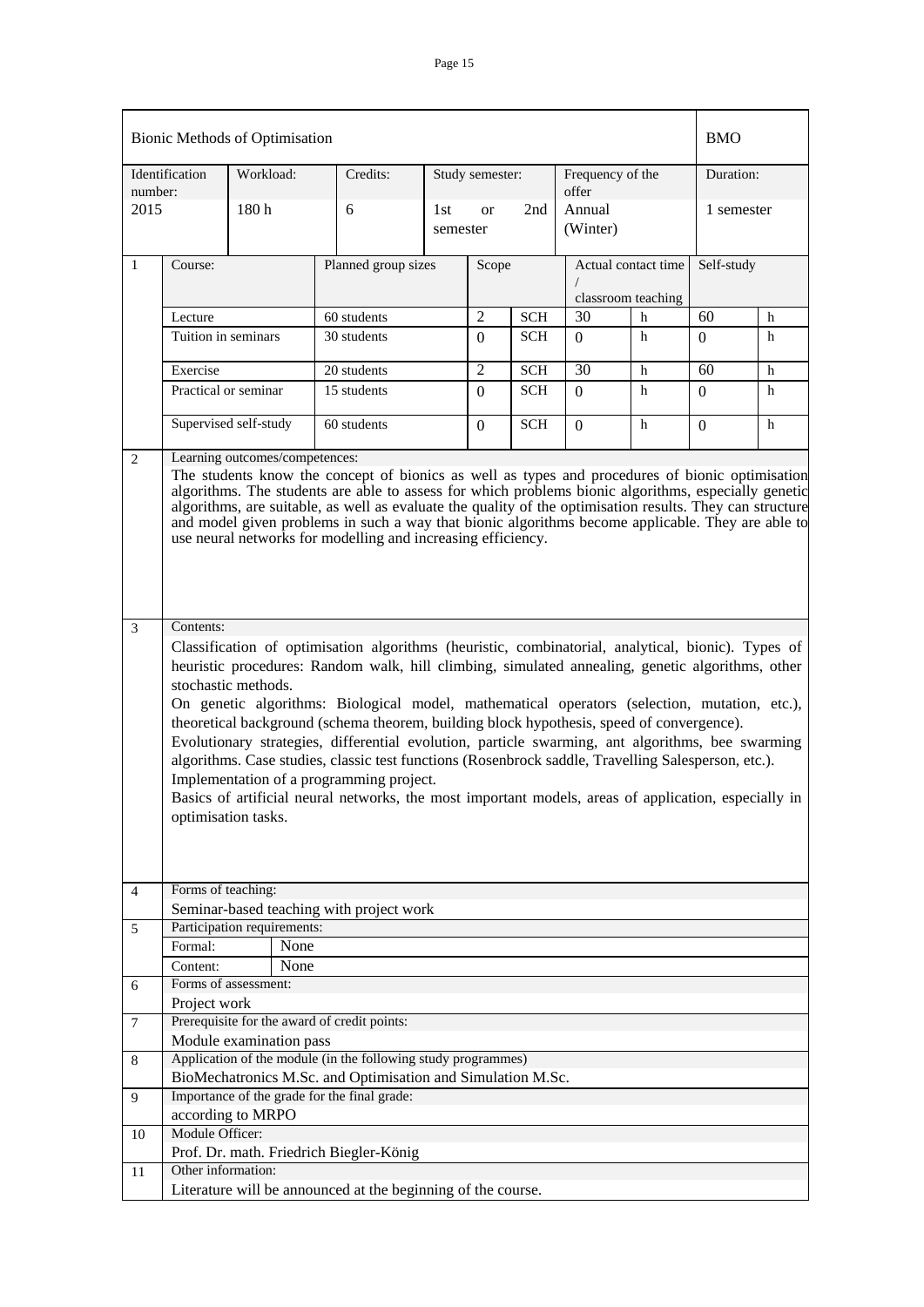| - Gerdes et. al, Evolutionäre Algorithmen<br>- Script Neural Networks |
|-----------------------------------------------------------------------|
| Language:                                                             |
| German                                                                |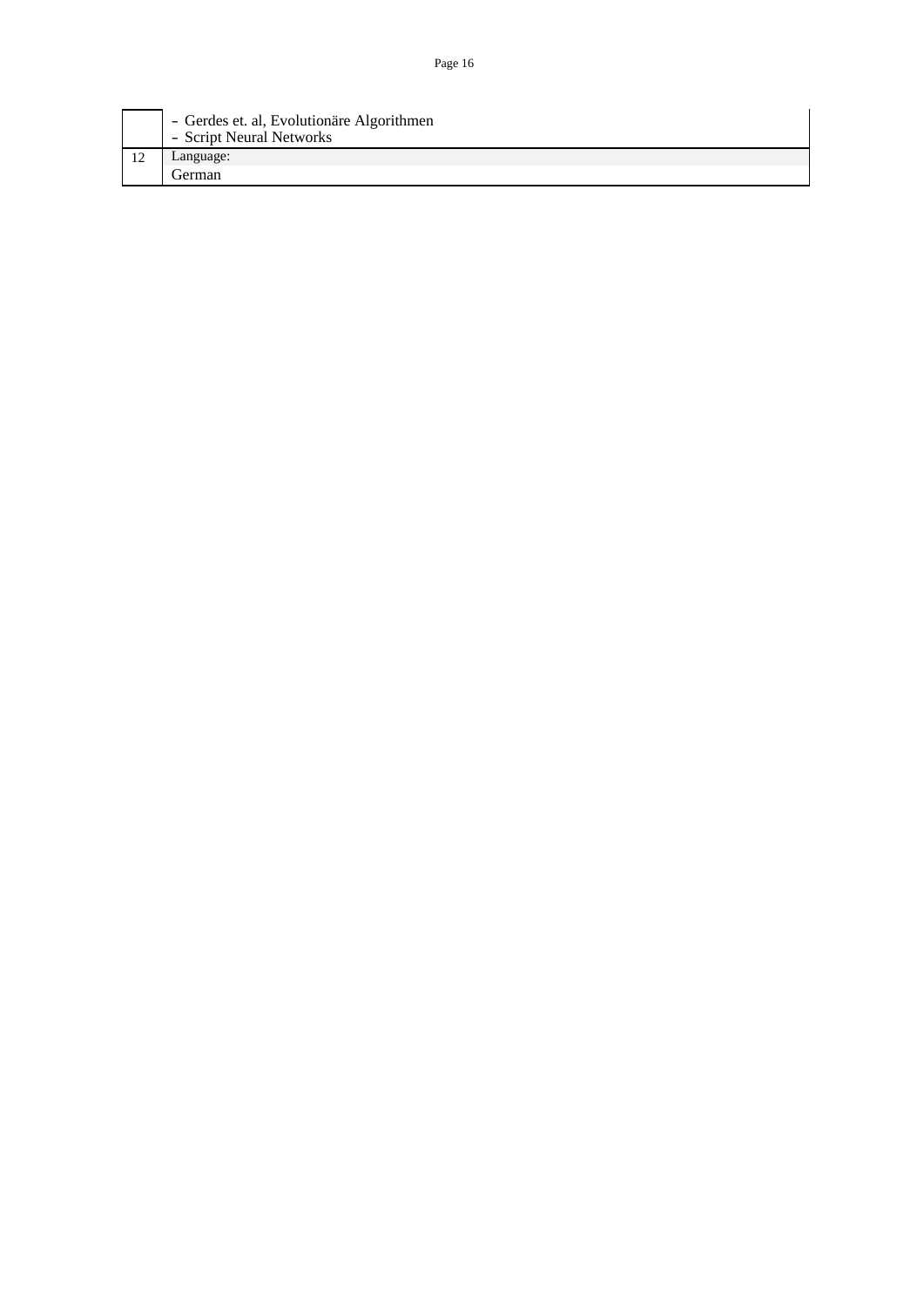|         | Discrete Optimisation          |                                                                                                                                                                                                                                                                                                         |                                                                                                                                                                                                                                                |  |                 |            |                           |                     | <b>DOPT</b>      |   |
|---------|--------------------------------|---------------------------------------------------------------------------------------------------------------------------------------------------------------------------------------------------------------------------------------------------------------------------------------------------------|------------------------------------------------------------------------------------------------------------------------------------------------------------------------------------------------------------------------------------------------|--|-----------------|------------|---------------------------|---------------------|------------------|---|
| number: | Identification                 | Workload:                                                                                                                                                                                                                                                                                               | Credits:                                                                                                                                                                                                                                       |  | Study semester: |            | Frequency of the<br>offer |                     | Duration:        |   |
| 2035    |                                | 180 <sub>h</sub>                                                                                                                                                                                                                                                                                        | 6                                                                                                                                                                                                                                              |  | 1st or 2nd sem. |            | Annual<br>(Summer)        |                     | 1 semester       |   |
| 1       | Course:                        |                                                                                                                                                                                                                                                                                                         | Planned group sizes                                                                                                                                                                                                                            |  | Scope           |            | / classroom<br>teaching   | Actual contact time | Self-study       |   |
|         | Lecture                        |                                                                                                                                                                                                                                                                                                         | 60 students                                                                                                                                                                                                                                    |  | $\mathfrak{2}$  | <b>SCH</b> | 30                        | h                   | 60               | h |
|         | Tuition in seminars            |                                                                                                                                                                                                                                                                                                         | 30 students                                                                                                                                                                                                                                    |  | $\overline{2}$  | SCH        | 30                        | h                   | 60               | h |
|         | Exercise                       |                                                                                                                                                                                                                                                                                                         | 20 students                                                                                                                                                                                                                                    |  | 0               | <b>SCH</b> | $\mathbf{0}$              | h                   | $\mathbf{0}$     | h |
|         | Practical or seminar           |                                                                                                                                                                                                                                                                                                         | 15 students                                                                                                                                                                                                                                    |  | $\Omega$        | <b>SCH</b> | $\Omega$                  | h                   | $\Omega$         | h |
|         |                                | Supervised self-study                                                                                                                                                                                                                                                                                   | 60 students                                                                                                                                                                                                                                    |  | $\mathbf{0}$    | <b>SCH</b> | $\Omega$                  | h                   | $\boldsymbol{0}$ | h |
| 2<br>3  | Learning outcomes/competences: | The students are familiar with different problem characteristics and the corresponding solution methods<br>of integer and combinatorial optimisation problems and are able to solve relevant real-world problems<br>with the help of suitable models and methods of discrete optimisation.<br>Contents: |                                                                                                                                                                                                                                                |  |                 |            |                           |                     |                  |   |
|         |                                | - Knapsack problems<br>- Facility & hub location problems                                                                                                                                                                                                                                               | - Integer linear optimisation problems<br>- Assignment and matching problems<br>- Travelling Salesperson and Chinese Postman problems<br>- Scheduling problems (machine allocation, flow production)<br>- Cutting-stock & bin-packing problems |  |                 |            |                           |                     |                  |   |
| 4       | Forms of teaching:             |                                                                                                                                                                                                                                                                                                         |                                                                                                                                                                                                                                                |  |                 |            |                           |                     |                  |   |
|         |                                |                                                                                                                                                                                                                                                                                                         | Seminar-based teaching with accompanying exercise                                                                                                                                                                                              |  |                 |            |                           |                     |                  |   |
| 5       |                                | Participation requirements:                                                                                                                                                                                                                                                                             |                                                                                                                                                                                                                                                |  |                 |            |                           |                     |                  |   |
|         | Formal:                        | None                                                                                                                                                                                                                                                                                                    |                                                                                                                                                                                                                                                |  |                 |            |                           |                     |                  |   |
| 6       | Content:                       | Forms of assessment:                                                                                                                                                                                                                                                                                    | Basic knowledge of linear optimisation                                                                                                                                                                                                         |  |                 |            |                           |                     |                  |   |
|         |                                |                                                                                                                                                                                                                                                                                                         | Term paper, written examination, combination examination, performance examination, project work,<br>oral examination or examination during the course                                                                                          |  |                 |            |                           |                     |                  |   |
| $\tau$  |                                |                                                                                                                                                                                                                                                                                                         | Prerequisite for the award of credit points:                                                                                                                                                                                                   |  |                 |            |                           |                     |                  |   |
|         |                                | Module examination pass                                                                                                                                                                                                                                                                                 |                                                                                                                                                                                                                                                |  |                 |            |                           |                     |                  |   |
| 8       |                                |                                                                                                                                                                                                                                                                                                         | Application of the module (in the following study programmes)                                                                                                                                                                                  |  |                 |            |                           |                     |                  |   |
|         |                                | Optimisation and Simulation M.Sc.                                                                                                                                                                                                                                                                       |                                                                                                                                                                                                                                                |  |                 |            |                           |                     |                  |   |
| 9       |                                |                                                                                                                                                                                                                                                                                                         | Importance of the grade for the final grade:                                                                                                                                                                                                   |  |                 |            |                           |                     |                  |   |
|         | Module Officer:                | according to MRPO                                                                                                                                                                                                                                                                                       |                                                                                                                                                                                                                                                |  |                 |            |                           |                     |                  |   |
| 10      |                                | Prof. Dr. rer. nat. Jonas Ide                                                                                                                                                                                                                                                                           |                                                                                                                                                                                                                                                |  |                 |            |                           |                     |                  |   |
| 11      | Other information:             |                                                                                                                                                                                                                                                                                                         |                                                                                                                                                                                                                                                |  |                 |            |                           |                     |                  |   |
|         |                                |                                                                                                                                                                                                                                                                                                         | Literature will be announced at the beginning of the course.<br>The course material is summarised in a script that accompanies the lecture.                                                                                                    |  |                 |            |                           |                     |                  |   |
| 12      | Language:                      |                                                                                                                                                                                                                                                                                                         |                                                                                                                                                                                                                                                |  |                 |            |                           |                     |                  |   |
|         | German                         |                                                                                                                                                                                                                                                                                                         |                                                                                                                                                                                                                                                |  |                 |            |                           |                     |                  |   |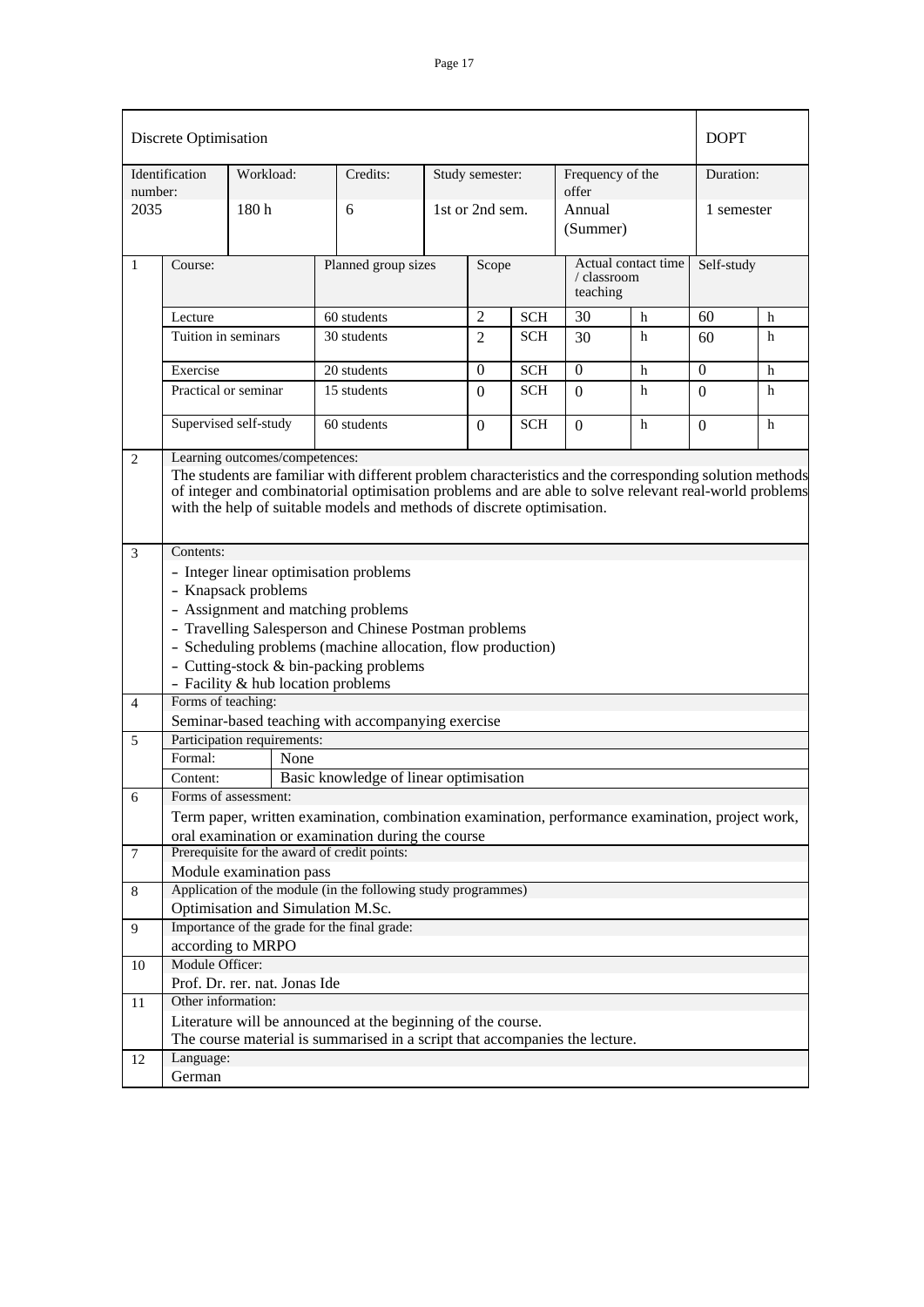|                 | Colloquium                                   |                                                                                                                                                                                                                                                                                                                                                                                                                |                                                                                                   |  |                 |            |                           |                     | <b>MKO</b> |   |  |
|-----------------|----------------------------------------------|----------------------------------------------------------------------------------------------------------------------------------------------------------------------------------------------------------------------------------------------------------------------------------------------------------------------------------------------------------------------------------------------------------------|---------------------------------------------------------------------------------------------------|--|-----------------|------------|---------------------------|---------------------|------------|---|--|
| number:         | Identification                               | Workload:                                                                                                                                                                                                                                                                                                                                                                                                      | Credits:                                                                                          |  | Study semester: |            | Frequency of the<br>offer |                     | Duration:  |   |  |
| 2033            |                                              | 180 h                                                                                                                                                                                                                                                                                                                                                                                                          | 6                                                                                                 |  | 3rd semester    |            | each semester             |                     |            |   |  |
| 1               | Course:                                      |                                                                                                                                                                                                                                                                                                                                                                                                                | Planned group sizes                                                                               |  | Scope           |            | / classroom<br>teaching   | Actual contact time | Self-study |   |  |
|                 | Lecture                                      |                                                                                                                                                                                                                                                                                                                                                                                                                | 60 students                                                                                       |  | $\overline{0}$  | <b>SCH</b> | $\mathbf{0}$              | h                   | 180        | h |  |
|                 | Tuition in seminars                          |                                                                                                                                                                                                                                                                                                                                                                                                                | 30 students                                                                                       |  | $\Omega$        | <b>SCH</b> | $\Omega$                  | h                   | $\Omega$   | h |  |
|                 | Exercise                                     |                                                                                                                                                                                                                                                                                                                                                                                                                | 20 students                                                                                       |  | $\theta$        | <b>SCH</b> | $\Omega$                  | h                   | $\Omega$   | h |  |
|                 | Practical or seminar                         |                                                                                                                                                                                                                                                                                                                                                                                                                | 15 students                                                                                       |  | $\Omega$        | <b>SCH</b> | $\Omega$                  | h                   | $\Omega$   | h |  |
|                 |                                              | Supervised self-study                                                                                                                                                                                                                                                                                                                                                                                          | 60 students                                                                                       |  | $\Omega$        | <b>SCH</b> | $\Omega$                  | h                   | $\Omega$   | h |  |
|                 |                                              | The colloquium complements the master thesis and is to be assessed independently. It serves to<br>determine whether the candidate is capable of orally presenting and independently justifying the<br>scientific topic of the master thesis, its subject-related foundations, its interdisciplinary connections and<br>its non-subject-related references, as well as assessing its significance for practice. |                                                                                                   |  |                 |            |                           |                     |            |   |  |
| 3               | Contents:                                    |                                                                                                                                                                                                                                                                                                                                                                                                                |                                                                                                   |  |                 |            |                           |                     |            |   |  |
|                 |                                              |                                                                                                                                                                                                                                                                                                                                                                                                                | - Content of the thesis according to the topic                                                    |  |                 |            |                           |                     |            |   |  |
|                 | $\sim$ $-$                                   |                                                                                                                                                                                                                                                                                                                                                                                                                | Disputation on the procedure in the preparation of the thesis and the questions that arose in the |  |                 |            |                           |                     |            |   |  |
|                 |                                              | context of the thesis                                                                                                                                                                                                                                                                                                                                                                                          |                                                                                                   |  |                 |            |                           |                     |            |   |  |
| $\overline{4}$  | Forms of teaching:                           |                                                                                                                                                                                                                                                                                                                                                                                                                |                                                                                                   |  |                 |            |                           |                     |            |   |  |
|                 |                                              |                                                                                                                                                                                                                                                                                                                                                                                                                | Oral examination for the master thesis                                                            |  |                 |            |                           |                     |            |   |  |
| 5               | Formal:                                      | Participation requirements:<br>None                                                                                                                                                                                                                                                                                                                                                                            |                                                                                                   |  |                 |            |                           |                     |            |   |  |
|                 | Content:                                     |                                                                                                                                                                                                                                                                                                                                                                                                                | Treatment of the master thesis                                                                    |  |                 |            |                           |                     |            |   |  |
| 6               |                                              | Forms of assessment:                                                                                                                                                                                                                                                                                                                                                                                           |                                                                                                   |  |                 |            |                           |                     |            |   |  |
|                 | Oral examination                             |                                                                                                                                                                                                                                                                                                                                                                                                                |                                                                                                   |  |                 |            |                           |                     |            |   |  |
| $7\phantom{.0}$ |                                              |                                                                                                                                                                                                                                                                                                                                                                                                                | Prerequisite for the award of credit points:                                                      |  |                 |            |                           |                     |            |   |  |
| $\,8\,$         |                                              |                                                                                                                                                                                                                                                                                                                                                                                                                | Application of the module (in the following study programmes)                                     |  |                 |            |                           |                     |            |   |  |
|                 |                                              |                                                                                                                                                                                                                                                                                                                                                                                                                | Electrical Engineering M.Eng., Mechanical Engineering M.Sc. and Optimisation and Simulation       |  |                 |            |                           |                     |            |   |  |
|                 | M.Sc.                                        |                                                                                                                                                                                                                                                                                                                                                                                                                |                                                                                                   |  |                 |            |                           |                     |            |   |  |
| 9               | Importance of the grade for the final grade: |                                                                                                                                                                                                                                                                                                                                                                                                                |                                                                                                   |  |                 |            |                           |                     |            |   |  |
|                 |                                              | according to MRPO                                                                                                                                                                                                                                                                                                                                                                                              |                                                                                                   |  |                 |            |                           |                     |            |   |  |
| 10              | Module Officer:                              |                                                                                                                                                                                                                                                                                                                                                                                                                |                                                                                                   |  |                 |            |                           |                     |            |   |  |
|                 |                                              | Prof. Dr.-Ing. Jens Haubrock                                                                                                                                                                                                                                                                                                                                                                                   |                                                                                                   |  |                 |            |                           |                     |            |   |  |
| 11              | Other information:                           |                                                                                                                                                                                                                                                                                                                                                                                                                |                                                                                                   |  |                 |            |                           |                     |            |   |  |
| 12              | Language:                                    |                                                                                                                                                                                                                                                                                                                                                                                                                | Literature will be announced at the beginning of the course.                                      |  |                 |            |                           |                     |            |   |  |
|                 | German                                       |                                                                                                                                                                                                                                                                                                                                                                                                                |                                                                                                   |  |                 |            |                           |                     |            |   |  |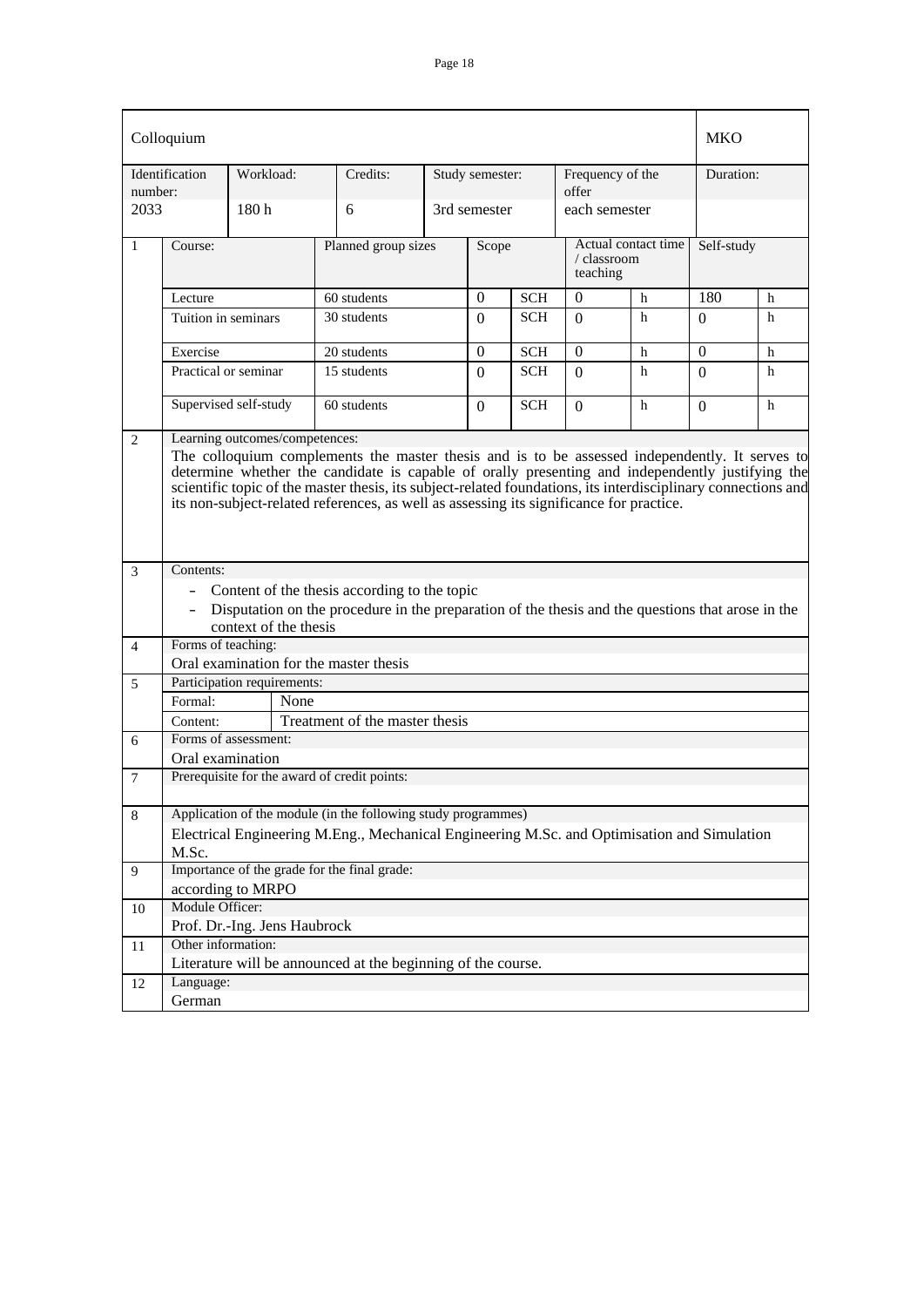|                                                                                                                                                                                                                                                                                                                                                                                                                                                                                                                                                                                                                                                                                                                                                                                                                                                                                                                                |                                                                     |                                                                                                                                                                                      |                                                                                                                                                                                                                                                                           |                                                                     |                                                          |                                                                                                                                                                                            |                                                                                                   | <b>MMK</b>                                                                   |                                                                                                                                                                                                                                                                                                                                                                                                                                         |
|--------------------------------------------------------------------------------------------------------------------------------------------------------------------------------------------------------------------------------------------------------------------------------------------------------------------------------------------------------------------------------------------------------------------------------------------------------------------------------------------------------------------------------------------------------------------------------------------------------------------------------------------------------------------------------------------------------------------------------------------------------------------------------------------------------------------------------------------------------------------------------------------------------------------------------|---------------------------------------------------------------------|--------------------------------------------------------------------------------------------------------------------------------------------------------------------------------------|---------------------------------------------------------------------------------------------------------------------------------------------------------------------------------------------------------------------------------------------------------------------------|---------------------------------------------------------------------|----------------------------------------------------------|--------------------------------------------------------------------------------------------------------------------------------------------------------------------------------------------|---------------------------------------------------------------------------------------------------|------------------------------------------------------------------------------|-----------------------------------------------------------------------------------------------------------------------------------------------------------------------------------------------------------------------------------------------------------------------------------------------------------------------------------------------------------------------------------------------------------------------------------------|
|                                                                                                                                                                                                                                                                                                                                                                                                                                                                                                                                                                                                                                                                                                                                                                                                                                                                                                                                | Workload:                                                           | Credits:                                                                                                                                                                             |                                                                                                                                                                                                                                                                           |                                                                     |                                                          |                                                                                                                                                                                            |                                                                                                   | Duration:                                                                    |                                                                                                                                                                                                                                                                                                                                                                                                                                         |
|                                                                                                                                                                                                                                                                                                                                                                                                                                                                                                                                                                                                                                                                                                                                                                                                                                                                                                                                | 180h                                                                | 6                                                                                                                                                                                    | 1st                                                                                                                                                                                                                                                                       | <b>or</b>                                                           | 2nd                                                      | Annual<br>Summer                                                                                                                                                                           |                                                                                                   | 1 sem.                                                                       |                                                                                                                                                                                                                                                                                                                                                                                                                                         |
| Course:                                                                                                                                                                                                                                                                                                                                                                                                                                                                                                                                                                                                                                                                                                                                                                                                                                                                                                                        |                                                                     |                                                                                                                                                                                      | Scope                                                                                                                                                                                                                                                                     |                                                                     |                                                          |                                                                                                                                                                                            |                                                                                                   | Self-study                                                                   |                                                                                                                                                                                                                                                                                                                                                                                                                                         |
|                                                                                                                                                                                                                                                                                                                                                                                                                                                                                                                                                                                                                                                                                                                                                                                                                                                                                                                                |                                                                     |                                                                                                                                                                                      |                                                                                                                                                                                                                                                                           |                                                                     |                                                          |                                                                                                                                                                                            |                                                                                                   |                                                                              |                                                                                                                                                                                                                                                                                                                                                                                                                                         |
|                                                                                                                                                                                                                                                                                                                                                                                                                                                                                                                                                                                                                                                                                                                                                                                                                                                                                                                                |                                                                     |                                                                                                                                                                                      |                                                                                                                                                                                                                                                                           |                                                                     |                                                          |                                                                                                                                                                                            |                                                                                                   |                                                                              | h                                                                                                                                                                                                                                                                                                                                                                                                                                       |
|                                                                                                                                                                                                                                                                                                                                                                                                                                                                                                                                                                                                                                                                                                                                                                                                                                                                                                                                |                                                                     |                                                                                                                                                                                      |                                                                                                                                                                                                                                                                           |                                                                     |                                                          |                                                                                                                                                                                            |                                                                                                   |                                                                              | h                                                                                                                                                                                                                                                                                                                                                                                                                                       |
| $\overline{0}$<br>Exercise<br>$\Omega$<br>$\Omega$<br><b>SCH</b><br>h<br>20 students                                                                                                                                                                                                                                                                                                                                                                                                                                                                                                                                                                                                                                                                                                                                                                                                                                           |                                                                     |                                                                                                                                                                                      |                                                                                                                                                                                                                                                                           |                                                                     |                                                          |                                                                                                                                                                                            |                                                                                                   | h                                                                            |                                                                                                                                                                                                                                                                                                                                                                                                                                         |
| 15 students<br>Practical or seminar<br><b>SCH</b><br>h<br>$\Omega$<br>$\Omega$<br>$\Omega$                                                                                                                                                                                                                                                                                                                                                                                                                                                                                                                                                                                                                                                                                                                                                                                                                                     |                                                                     |                                                                                                                                                                                      |                                                                                                                                                                                                                                                                           |                                                                     |                                                          |                                                                                                                                                                                            |                                                                                                   | h                                                                            |                                                                                                                                                                                                                                                                                                                                                                                                                                         |
|                                                                                                                                                                                                                                                                                                                                                                                                                                                                                                                                                                                                                                                                                                                                                                                                                                                                                                                                |                                                                     |                                                                                                                                                                                      |                                                                                                                                                                                                                                                                           |                                                                     |                                                          |                                                                                                                                                                                            | h                                                                                                 |                                                                              |                                                                                                                                                                                                                                                                                                                                                                                                                                         |
|                                                                                                                                                                                                                                                                                                                                                                                                                                                                                                                                                                                                                                                                                                                                                                                                                                                                                                                                |                                                                     |                                                                                                                                                                                      |                                                                                                                                                                                                                                                                           |                                                                     |                                                          |                                                                                                                                                                                            |                                                                                                   |                                                                              |                                                                                                                                                                                                                                                                                                                                                                                                                                         |
| They understand the connection between corporate goals, leadership culture and social mission. They<br>have learned to analyse entrepreneurial measures from different perspectives. They can evaluate their<br>own behaviour/perception more realistically. They can use methods to motivate employees and<br>themselves, to work successfully in a team and to react sensibly in case of conflict or crisis. They can<br>apply methods to deal sensibly with high task loads.<br>Contents:<br>Strategic corporate planning, motivational theories, leadership methods, values in management, social,<br>professional and methodological competence, general legal issues, occupational safety, environmental<br>protection, energy and resource efficiency, sustainable economic activities, code of German references,<br>intercultural management, global development and production strategies, project management, self- |                                                                     |                                                                                                                                                                                      |                                                                                                                                                                                                                                                                           |                                                                     |                                                          |                                                                                                                                                                                            |                                                                                                   |                                                                              |                                                                                                                                                                                                                                                                                                                                                                                                                                         |
|                                                                                                                                                                                                                                                                                                                                                                                                                                                                                                                                                                                                                                                                                                                                                                                                                                                                                                                                |                                                                     |                                                                                                                                                                                      |                                                                                                                                                                                                                                                                           |                                                                     |                                                          |                                                                                                                                                                                            |                                                                                                   |                                                                              |                                                                                                                                                                                                                                                                                                                                                                                                                                         |
|                                                                                                                                                                                                                                                                                                                                                                                                                                                                                                                                                                                                                                                                                                                                                                                                                                                                                                                                |                                                                     |                                                                                                                                                                                      |                                                                                                                                                                                                                                                                           |                                                                     |                                                          |                                                                                                                                                                                            |                                                                                                   |                                                                              |                                                                                                                                                                                                                                                                                                                                                                                                                                         |
|                                                                                                                                                                                                                                                                                                                                                                                                                                                                                                                                                                                                                                                                                                                                                                                                                                                                                                                                |                                                                     |                                                                                                                                                                                      |                                                                                                                                                                                                                                                                           |                                                                     |                                                          |                                                                                                                                                                                            |                                                                                                   |                                                                              |                                                                                                                                                                                                                                                                                                                                                                                                                                         |
|                                                                                                                                                                                                                                                                                                                                                                                                                                                                                                                                                                                                                                                                                                                                                                                                                                                                                                                                |                                                                     |                                                                                                                                                                                      |                                                                                                                                                                                                                                                                           |                                                                     |                                                          |                                                                                                                                                                                            |                                                                                                   |                                                                              |                                                                                                                                                                                                                                                                                                                                                                                                                                         |
|                                                                                                                                                                                                                                                                                                                                                                                                                                                                                                                                                                                                                                                                                                                                                                                                                                                                                                                                |                                                                     |                                                                                                                                                                                      |                                                                                                                                                                                                                                                                           |                                                                     |                                                          |                                                                                                                                                                                            |                                                                                                   |                                                                              |                                                                                                                                                                                                                                                                                                                                                                                                                                         |
|                                                                                                                                                                                                                                                                                                                                                                                                                                                                                                                                                                                                                                                                                                                                                                                                                                                                                                                                |                                                                     |                                                                                                                                                                                      |                                                                                                                                                                                                                                                                           |                                                                     |                                                          |                                                                                                                                                                                            |                                                                                                   |                                                                              |                                                                                                                                                                                                                                                                                                                                                                                                                                         |
|                                                                                                                                                                                                                                                                                                                                                                                                                                                                                                                                                                                                                                                                                                                                                                                                                                                                                                                                |                                                                     |                                                                                                                                                                                      |                                                                                                                                                                                                                                                                           |                                                                     |                                                          |                                                                                                                                                                                            |                                                                                                   |                                                                              |                                                                                                                                                                                                                                                                                                                                                                                                                                         |
|                                                                                                                                                                                                                                                                                                                                                                                                                                                                                                                                                                                                                                                                                                                                                                                                                                                                                                                                |                                                                     |                                                                                                                                                                                      |                                                                                                                                                                                                                                                                           |                                                                     |                                                          |                                                                                                                                                                                            |                                                                                                   |                                                                              |                                                                                                                                                                                                                                                                                                                                                                                                                                         |
|                                                                                                                                                                                                                                                                                                                                                                                                                                                                                                                                                                                                                                                                                                                                                                                                                                                                                                                                |                                                                     |                                                                                                                                                                                      |                                                                                                                                                                                                                                                                           |                                                                     |                                                          |                                                                                                                                                                                            |                                                                                                   |                                                                              |                                                                                                                                                                                                                                                                                                                                                                                                                                         |
|                                                                                                                                                                                                                                                                                                                                                                                                                                                                                                                                                                                                                                                                                                                                                                                                                                                                                                                                |                                                                     |                                                                                                                                                                                      |                                                                                                                                                                                                                                                                           |                                                                     |                                                          |                                                                                                                                                                                            |                                                                                                   |                                                                              |                                                                                                                                                                                                                                                                                                                                                                                                                                         |
|                                                                                                                                                                                                                                                                                                                                                                                                                                                                                                                                                                                                                                                                                                                                                                                                                                                                                                                                |                                                                     |                                                                                                                                                                                      |                                                                                                                                                                                                                                                                           |                                                                     |                                                          |                                                                                                                                                                                            |                                                                                                   |                                                                              |                                                                                                                                                                                                                                                                                                                                                                                                                                         |
| M.Sc.                                                                                                                                                                                                                                                                                                                                                                                                                                                                                                                                                                                                                                                                                                                                                                                                                                                                                                                          |                                                                     |                                                                                                                                                                                      |                                                                                                                                                                                                                                                                           |                                                                     |                                                          |                                                                                                                                                                                            |                                                                                                   |                                                                              |                                                                                                                                                                                                                                                                                                                                                                                                                                         |
|                                                                                                                                                                                                                                                                                                                                                                                                                                                                                                                                                                                                                                                                                                                                                                                                                                                                                                                                |                                                                     |                                                                                                                                                                                      |                                                                                                                                                                                                                                                                           |                                                                     |                                                          |                                                                                                                                                                                            |                                                                                                   |                                                                              |                                                                                                                                                                                                                                                                                                                                                                                                                                         |
|                                                                                                                                                                                                                                                                                                                                                                                                                                                                                                                                                                                                                                                                                                                                                                                                                                                                                                                                |                                                                     |                                                                                                                                                                                      |                                                                                                                                                                                                                                                                           |                                                                     |                                                          |                                                                                                                                                                                            |                                                                                                   |                                                                              |                                                                                                                                                                                                                                                                                                                                                                                                                                         |
|                                                                                                                                                                                                                                                                                                                                                                                                                                                                                                                                                                                                                                                                                                                                                                                                                                                                                                                                |                                                                     |                                                                                                                                                                                      |                                                                                                                                                                                                                                                                           |                                                                     |                                                          |                                                                                                                                                                                            |                                                                                                   |                                                                              |                                                                                                                                                                                                                                                                                                                                                                                                                                         |
|                                                                                                                                                                                                                                                                                                                                                                                                                                                                                                                                                                                                                                                                                                                                                                                                                                                                                                                                |                                                                     |                                                                                                                                                                                      |                                                                                                                                                                                                                                                                           |                                                                     |                                                          |                                                                                                                                                                                            |                                                                                                   |                                                                              |                                                                                                                                                                                                                                                                                                                                                                                                                                         |
|                                                                                                                                                                                                                                                                                                                                                                                                                                                                                                                                                                                                                                                                                                                                                                                                                                                                                                                                |                                                                     |                                                                                                                                                                                      |                                                                                                                                                                                                                                                                           |                                                                     |                                                          |                                                                                                                                                                                            |                                                                                                   |                                                                              |                                                                                                                                                                                                                                                                                                                                                                                                                                         |
|                                                                                                                                                                                                                                                                                                                                                                                                                                                                                                                                                                                                                                                                                                                                                                                                                                                                                                                                |                                                                     |                                                                                                                                                                                      |                                                                                                                                                                                                                                                                           |                                                                     |                                                          |                                                                                                                                                                                            |                                                                                                   |                                                                              |                                                                                                                                                                                                                                                                                                                                                                                                                                         |
| Language:                                                                                                                                                                                                                                                                                                                                                                                                                                                                                                                                                                                                                                                                                                                                                                                                                                                                                                                      |                                                                     |                                                                                                                                                                                      |                                                                                                                                                                                                                                                                           |                                                                     |                                                          |                                                                                                                                                                                            |                                                                                                   |                                                                              |                                                                                                                                                                                                                                                                                                                                                                                                                                         |
|                                                                                                                                                                                                                                                                                                                                                                                                                                                                                                                                                                                                                                                                                                                                                                                                                                                                                                                                | Identification<br>number:<br>2006<br>Lecture<br>Formal:<br>Content: | <b>Management Skills</b><br>Tuition in seminars<br>Supervised self-study<br>Forms of teaching:<br>Forms of assessment:<br>according to MRPO<br>Module Officer:<br>Other information: | 60 students<br>30 students<br>60 students<br>Learning outcomes/competences:<br>Lectures, case studies, exercises<br>Participation requirements:<br>None<br>None<br>Prerequisite for the award of credit points:<br>Module examination pass<br>Prof. Dr.-Ing. Bruno Hüsgen | Planned group sizes<br>Importance of the grade for the final grade: | semester<br>$\overline{2}$<br>$\overline{2}$<br>$\Omega$ | Study semester:<br><b>SCH</b><br><b>SCH</b><br><b>SCH</b><br>Application of the module (in the following study programmes)<br>Literature will be announced at the beginning of the course. | offer<br>30<br>30<br>$\Omega$<br>Written examination, combination examination or oral examination | Frequency of the<br>Actual contact time<br>classroom teaching<br>h<br>h<br>h | 60<br>60<br>$\Omega$<br>Students know and understand different management methods and can apply them to specific cases.<br>management, target tracking and controlling, balanced score card, technology excellence level, change<br>management, conflict management, stress and time management, communication in the event of a crisis.<br>Electrical Engineering M.Eng., Mechanical Engineering M.Sc. and Optimisation and Simulation |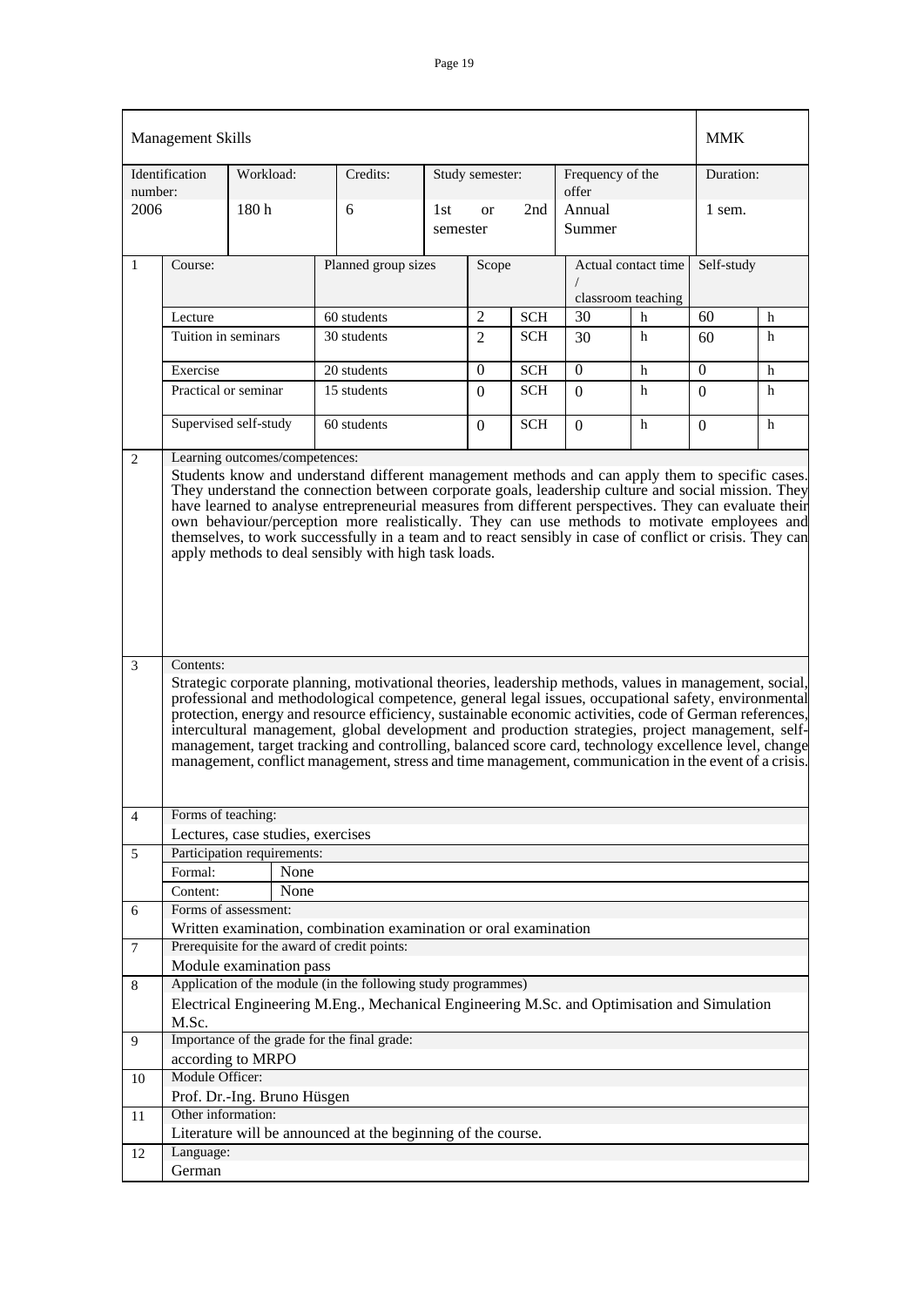|                | <b>Master Thesis</b>                                                                                                                                                                                                                                                                                                                                                  |                                                                                            |      |                                                                                                                                                                                                                                                                                                                       |  |                 |            |                           |                     | M.A.       |   |  |
|----------------|-----------------------------------------------------------------------------------------------------------------------------------------------------------------------------------------------------------------------------------------------------------------------------------------------------------------------------------------------------------------------|--------------------------------------------------------------------------------------------|------|-----------------------------------------------------------------------------------------------------------------------------------------------------------------------------------------------------------------------------------------------------------------------------------------------------------------------|--|-----------------|------------|---------------------------|---------------------|------------|---|--|
| number:        | Identification                                                                                                                                                                                                                                                                                                                                                        | Workload:                                                                                  |      | Credits:                                                                                                                                                                                                                                                                                                              |  | Study semester: |            | Frequency of the<br>offer |                     | Duration:  |   |  |
| 2034           |                                                                                                                                                                                                                                                                                                                                                                       | 720 h                                                                                      |      | 24                                                                                                                                                                                                                                                                                                                    |  | 3rd semester    |            | each semester             |                     | 20 weeks   |   |  |
| 1              | Course:                                                                                                                                                                                                                                                                                                                                                               |                                                                                            |      | Planned group sizes                                                                                                                                                                                                                                                                                                   |  | Scope           |            | / classroom<br>teaching   | Actual contact time | Self-study |   |  |
|                | Lecture                                                                                                                                                                                                                                                                                                                                                               |                                                                                            |      | 60 students                                                                                                                                                                                                                                                                                                           |  | 0               | <b>SCH</b> | $\mathbf{0}$              | h                   | 720        | h |  |
|                | Tuition in seminars                                                                                                                                                                                                                                                                                                                                                   |                                                                                            |      | 30 students                                                                                                                                                                                                                                                                                                           |  | $\Omega$        | <b>SCH</b> | $\Omega$                  | h                   | $\Omega$   | h |  |
|                | $\Omega$<br>Exercise<br>$\Omega$<br><b>SCH</b><br>$\Omega$<br>20 students<br>h<br>h                                                                                                                                                                                                                                                                                   |                                                                                            |      |                                                                                                                                                                                                                                                                                                                       |  |                 |            |                           |                     |            |   |  |
|                |                                                                                                                                                                                                                                                                                                                                                                       | Practical or seminar<br>15 students<br><b>SCH</b><br>h<br>$\Omega$<br>$\Omega$<br>$\Omega$ |      |                                                                                                                                                                                                                                                                                                                       |  |                 |            |                           | h                   |            |   |  |
|                |                                                                                                                                                                                                                                                                                                                                                                       | Supervised self-study                                                                      |      | 60 students                                                                                                                                                                                                                                                                                                           |  | $\Omega$        | <b>SCH</b> | $\Omega$                  | h                   | $\Omega$   | h |  |
| 2<br>3         | Learning outcomes/competences:<br>With the master thesis, each candidate demonstrates that he/she is able to complete a practice-oriented<br>task from his/her subject area within a specified period of time, both in its subject-specific details and<br>in the interdisciplinary contexts, working independently and according to scientific methods.<br>Contents: |                                                                                            |      |                                                                                                                                                                                                                                                                                                                       |  |                 |            |                           |                     |            |   |  |
|                |                                                                                                                                                                                                                                                                                                                                                                       | of these forms is possible.                                                                |      | The master thesis is an independent scientific work from the subject area of the respective study<br>programme with a description and explanation of its solution. It can also be determined by an empirical<br>investigation or by conceptual or design tasks or by an evaluation of existing sources. A combination |  |                 |            |                           |                     |            |   |  |
| $\overline{4}$ | Forms of teaching:                                                                                                                                                                                                                                                                                                                                                    |                                                                                            |      |                                                                                                                                                                                                                                                                                                                       |  |                 |            |                           |                     |            |   |  |
|                |                                                                                                                                                                                                                                                                                                                                                                       |                                                                                            |      | Written composition with faculty tutoring                                                                                                                                                                                                                                                                             |  |                 |            |                           |                     |            |   |  |
| 5              |                                                                                                                                                                                                                                                                                                                                                                       | Participation requirements:                                                                |      |                                                                                                                                                                                                                                                                                                                       |  |                 |            |                           |                     |            |   |  |
|                | Formal:                                                                                                                                                                                                                                                                                                                                                               |                                                                                            | None |                                                                                                                                                                                                                                                                                                                       |  |                 |            |                           |                     |            |   |  |
|                | Content:                                                                                                                                                                                                                                                                                                                                                              |                                                                                            |      | Coordinated topic from the student's special subject area                                                                                                                                                                                                                                                             |  |                 |            |                           |                     |            |   |  |
| 6              |                                                                                                                                                                                                                                                                                                                                                                       | Forms of assessment:                                                                       |      |                                                                                                                                                                                                                                                                                                                       |  |                 |            |                           |                     |            |   |  |
| $\overline{7}$ |                                                                                                                                                                                                                                                                                                                                                                       |                                                                                            |      | Prerequisite for the award of credit points:                                                                                                                                                                                                                                                                          |  |                 |            |                           |                     |            |   |  |
| 8              |                                                                                                                                                                                                                                                                                                                                                                       |                                                                                            |      | Application of the module (in the following study programmes)                                                                                                                                                                                                                                                         |  |                 |            |                           |                     |            |   |  |
|                | M.Sc.                                                                                                                                                                                                                                                                                                                                                                 |                                                                                            |      | Electrical Engineering M.Eng., Mechanical Engineering M.Sc. and Optimisation and Simulation                                                                                                                                                                                                                           |  |                 |            |                           |                     |            |   |  |
| 9              |                                                                                                                                                                                                                                                                                                                                                                       |                                                                                            |      | Importance of the grade for the final grade:                                                                                                                                                                                                                                                                          |  |                 |            |                           |                     |            |   |  |
|                |                                                                                                                                                                                                                                                                                                                                                                       | according to MRPO                                                                          |      |                                                                                                                                                                                                                                                                                                                       |  |                 |            |                           |                     |            |   |  |
| 10             | Module Officer:                                                                                                                                                                                                                                                                                                                                                       |                                                                                            |      |                                                                                                                                                                                                                                                                                                                       |  |                 |            |                           |                     |            |   |  |
| 11             | Other information:                                                                                                                                                                                                                                                                                                                                                    | Prof. Dr.-Ing. Jens Haubrock                                                               |      |                                                                                                                                                                                                                                                                                                                       |  |                 |            |                           |                     |            |   |  |
|                |                                                                                                                                                                                                                                                                                                                                                                       |                                                                                            |      | Literature will be announced at the beginning of the course.                                                                                                                                                                                                                                                          |  |                 |            |                           |                     |            |   |  |
| 12             | Language:                                                                                                                                                                                                                                                                                                                                                             |                                                                                            |      |                                                                                                                                                                                                                                                                                                                       |  |                 |            |                           |                     |            |   |  |
|                | German                                                                                                                                                                                                                                                                                                                                                                |                                                                                            |      |                                                                                                                                                                                                                                                                                                                       |  |                 |            |                           |                     |            |   |  |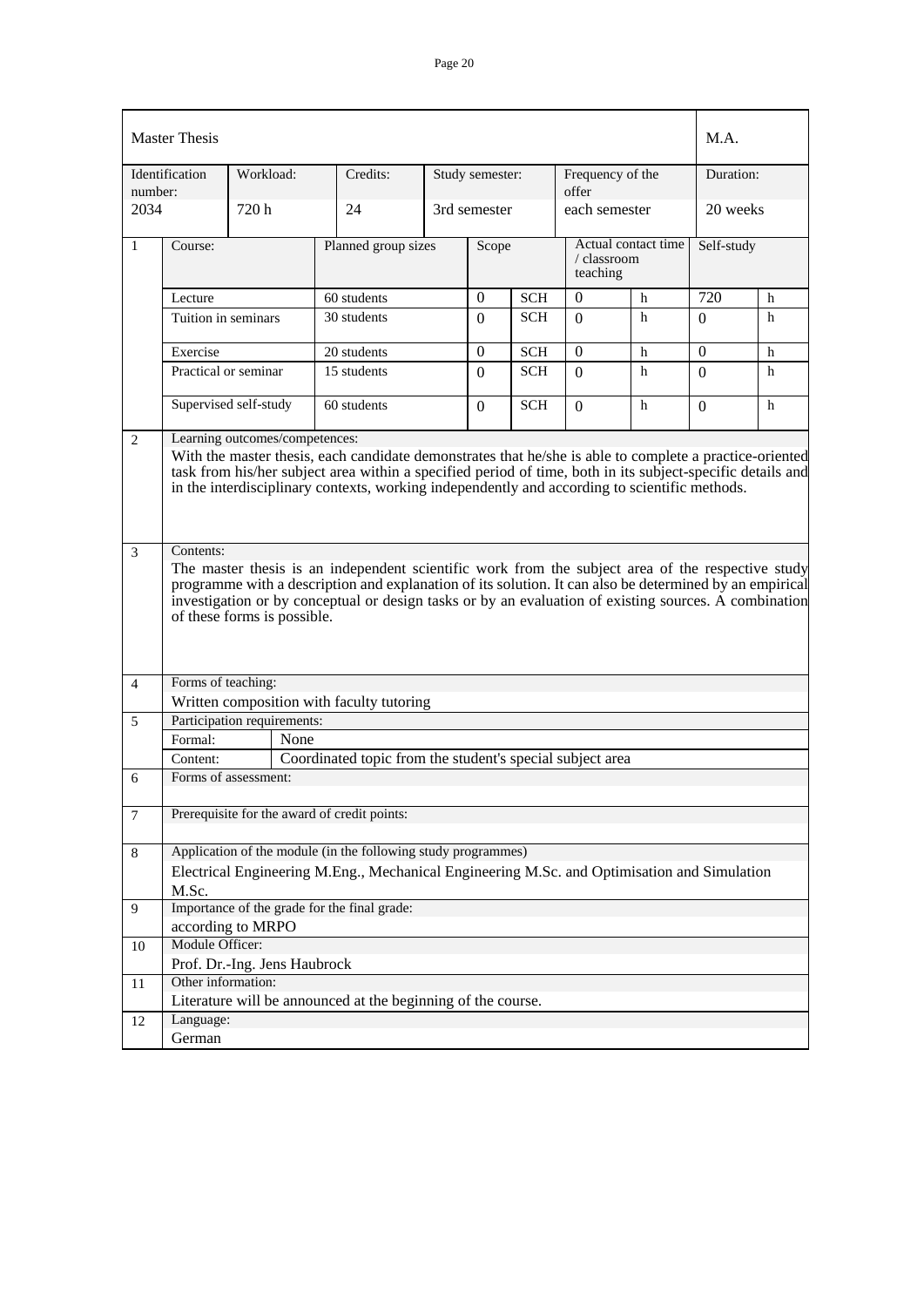|                | Mechatronic Systems                                                                                                                                                                                                                                                                                                                                                                                                                                                                                                                                                                                                                                                                                                                                                                                                                                                                                                                                                                                                                                               |                                                                |                                                                                              |     |                       |            |                           |                                            | MS               |   |
|----------------|-------------------------------------------------------------------------------------------------------------------------------------------------------------------------------------------------------------------------------------------------------------------------------------------------------------------------------------------------------------------------------------------------------------------------------------------------------------------------------------------------------------------------------------------------------------------------------------------------------------------------------------------------------------------------------------------------------------------------------------------------------------------------------------------------------------------------------------------------------------------------------------------------------------------------------------------------------------------------------------------------------------------------------------------------------------------|----------------------------------------------------------------|----------------------------------------------------------------------------------------------|-----|-----------------------|------------|---------------------------|--------------------------------------------|------------------|---|
| number:        | Identification                                                                                                                                                                                                                                                                                                                                                                                                                                                                                                                                                                                                                                                                                                                                                                                                                                                                                                                                                                                                                                                    | Workload:                                                      | Credits:                                                                                     |     | Study semester:       |            | Frequency of the<br>offer |                                            | Duration:        |   |
| 2014           |                                                                                                                                                                                                                                                                                                                                                                                                                                                                                                                                                                                                                                                                                                                                                                                                                                                                                                                                                                                                                                                                   | 180h                                                           | 6                                                                                            | 1st | <b>or</b><br>semester | 2nd        | Annual<br>(Summer)        |                                            | 1 semester       |   |
| $\mathbf{1}$   | Course:                                                                                                                                                                                                                                                                                                                                                                                                                                                                                                                                                                                                                                                                                                                                                                                                                                                                                                                                                                                                                                                           |                                                                | Planned group sizes                                                                          |     | Scope                 |            |                           | Actual contact time<br>/classroom teaching | Self-study       |   |
|                | Lecture                                                                                                                                                                                                                                                                                                                                                                                                                                                                                                                                                                                                                                                                                                                                                                                                                                                                                                                                                                                                                                                           |                                                                | 60 students                                                                                  |     | $\overline{2}$        | <b>SCH</b> | 30                        | h                                          | 60               | h |
|                | Tuition in seminars                                                                                                                                                                                                                                                                                                                                                                                                                                                                                                                                                                                                                                                                                                                                                                                                                                                                                                                                                                                                                                               |                                                                | 30 students                                                                                  |     | $\overline{2}$        | <b>SCH</b> | 30                        | h                                          | 60               | h |
|                | Exercise                                                                                                                                                                                                                                                                                                                                                                                                                                                                                                                                                                                                                                                                                                                                                                                                                                                                                                                                                                                                                                                          |                                                                | 20 students                                                                                  |     | $\overline{0}$        | <b>SCH</b> | $\boldsymbol{0}$          | h                                          | $\boldsymbol{0}$ | h |
|                | Practical or seminar                                                                                                                                                                                                                                                                                                                                                                                                                                                                                                                                                                                                                                                                                                                                                                                                                                                                                                                                                                                                                                              |                                                                | 15 students                                                                                  |     | $\Omega$              | <b>SCH</b> | $\Omega$                  | h                                          | $\Omega$         | h |
|                | Supervised self-                                                                                                                                                                                                                                                                                                                                                                                                                                                                                                                                                                                                                                                                                                                                                                                                                                                                                                                                                                                                                                                  |                                                                | 60 students                                                                                  |     | $\overline{0}$        | <b>SCH</b> | $\mathbf{0}$              | h                                          | $\mathbf{0}$     | h |
|                | study                                                                                                                                                                                                                                                                                                                                                                                                                                                                                                                                                                                                                                                                                                                                                                                                                                                                                                                                                                                                                                                             |                                                                |                                                                                              |     |                       |            |                           |                                            |                  |   |
| $\overline{2}$ |                                                                                                                                                                                                                                                                                                                                                                                                                                                                                                                                                                                                                                                                                                                                                                                                                                                                                                                                                                                                                                                                   | Learning outcomes/competences:                                 |                                                                                              |     |                       |            |                           |                                            |                  |   |
|                |                                                                                                                                                                                                                                                                                                                                                                                                                                                                                                                                                                                                                                                                                                                                                                                                                                                                                                                                                                                                                                                                   |                                                                | Students can apply standardised methods to describe the kinematics and dynamics of technical |     |                       |            |                           |                                            |                  |   |
| 3              | systems.<br>Contents:                                                                                                                                                                                                                                                                                                                                                                                                                                                                                                                                                                                                                                                                                                                                                                                                                                                                                                                                                                                                                                             |                                                                |                                                                                              |     |                       |            |                           |                                            |                  |   |
|                | Basic kinematic principles:<br>Kinematics of the point, the rigid and the solid body, the systems of rigid bodies in spatial motion<br>Movement models of mechanisms, cardan joint, planetary gear, gyroscope<br>$\sim$<br>Synthetic mechanics:<br>Axioms of Newton and Euler (impulse theorem, twist theorem)<br>- Planetary motion, gyroscopic motion, stability of motion, force effect of unbalanced rotors,<br>dynamics of machine foundations, e.g. tower generators, model demonstrations<br>Kinematics in the relative system:<br>- Proof of the earth's rotation with Foucault pendulum, free fall on rotating earth<br>Analytical mechanics, differential and integral principles:<br>Principle of virtual work, d'Alembert's principle, Lagrange's liberation principle<br>- Equilibrium, stability, equations of motion of mechanisms and elastic bodies<br>Hamilton's principle, Lagrange's equations:<br>- Calculus of variations, Lagrange multipliers, crank drive, torsional vibrations in shaft lines, beam,<br>string and diaphragm vibrations |                                                                |                                                                                              |     |                       |            |                           |                                            |                  |   |
| $\overline{4}$ | Forms of teaching:                                                                                                                                                                                                                                                                                                                                                                                                                                                                                                                                                                                                                                                                                                                                                                                                                                                                                                                                                                                                                                                |                                                                |                                                                                              |     |                       |            |                           |                                            |                  |   |
| 5              |                                                                                                                                                                                                                                                                                                                                                                                                                                                                                                                                                                                                                                                                                                                                                                                                                                                                                                                                                                                                                                                                   | Lecture, seminar-based teaching<br>Participation requirements: |                                                                                              |     |                       |            |                           |                                            |                  |   |
|                | Formal:                                                                                                                                                                                                                                                                                                                                                                                                                                                                                                                                                                                                                                                                                                                                                                                                                                                                                                                                                                                                                                                           | None                                                           |                                                                                              |     |                       |            |                           |                                            |                  |   |
|                | Content:                                                                                                                                                                                                                                                                                                                                                                                                                                                                                                                                                                                                                                                                                                                                                                                                                                                                                                                                                                                                                                                          | None                                                           |                                                                                              |     |                       |            |                           |                                            |                  |   |
| 6              |                                                                                                                                                                                                                                                                                                                                                                                                                                                                                                                                                                                                                                                                                                                                                                                                                                                                                                                                                                                                                                                                   | Forms of assessment:                                           |                                                                                              |     |                       |            |                           |                                            |                  |   |
|                |                                                                                                                                                                                                                                                                                                                                                                                                                                                                                                                                                                                                                                                                                                                                                                                                                                                                                                                                                                                                                                                                   |                                                                | Written examination or oral examination                                                      |     |                       |            |                           |                                            |                  |   |
| 7              |                                                                                                                                                                                                                                                                                                                                                                                                                                                                                                                                                                                                                                                                                                                                                                                                                                                                                                                                                                                                                                                                   |                                                                | Prerequisite for the award of credit points:                                                 |     |                       |            |                           |                                            |                  |   |
|                |                                                                                                                                                                                                                                                                                                                                                                                                                                                                                                                                                                                                                                                                                                                                                                                                                                                                                                                                                                                                                                                                   | Module examination pass                                        | Application of the module (in the following study programmes)                                |     |                       |            |                           |                                            |                  |   |
| 8              |                                                                                                                                                                                                                                                                                                                                                                                                                                                                                                                                                                                                                                                                                                                                                                                                                                                                                                                                                                                                                                                                   |                                                                |                                                                                              |     |                       |            |                           |                                            |                  |   |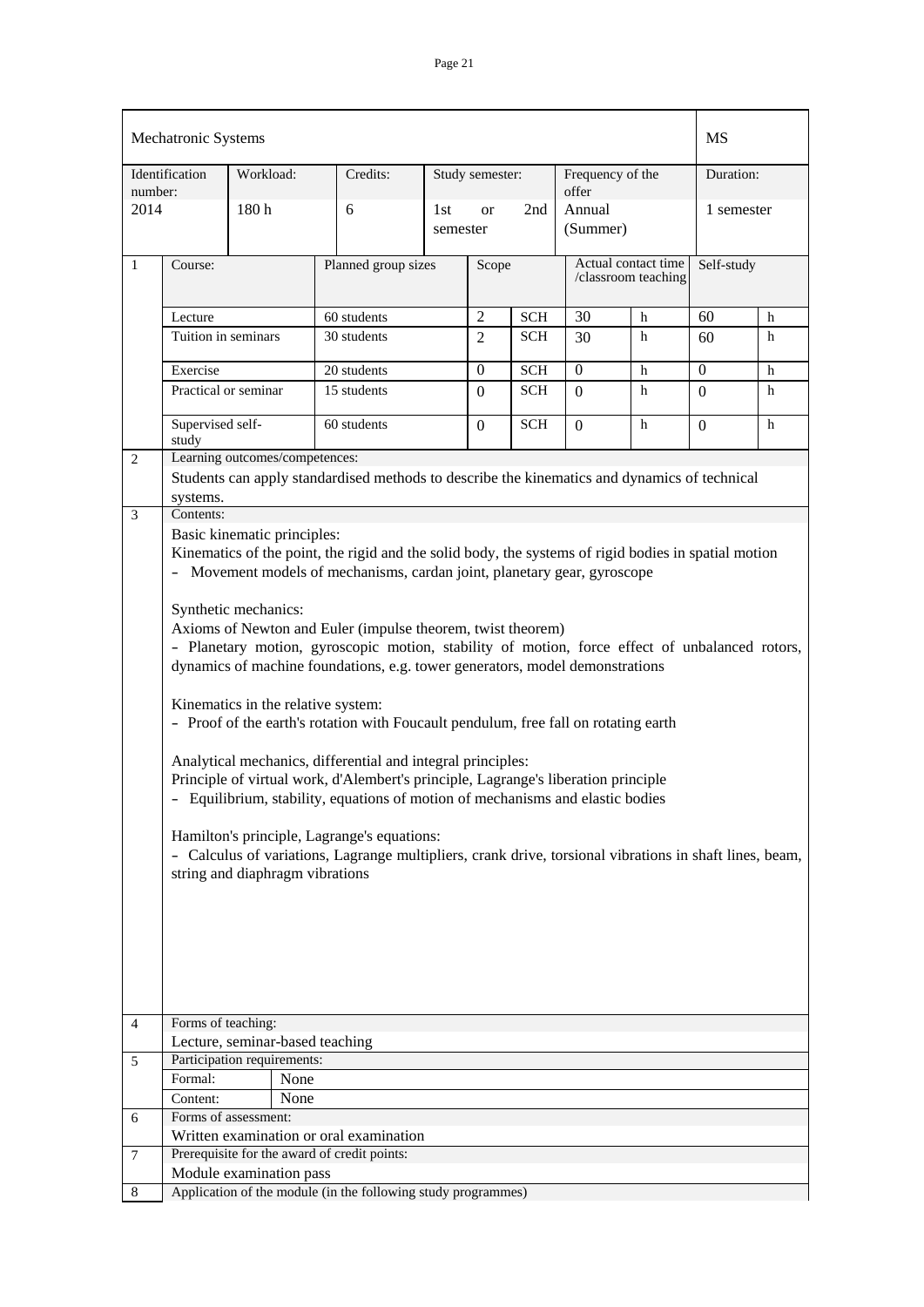Page 22

|    | BioMechatronics M.Sc. and Optimisation and Simulation M.Sc.  |
|----|--------------------------------------------------------------|
| 9  | Importance of the grade for the final grade:                 |
|    | according to MRPO                                            |
| 10 | Module Officer:                                              |
|    | Prof. Dr.-Ing. Heinrich Kühlert                              |
|    | Other information:                                           |
|    | Literature will be announced at the beginning of the course. |
| 12 | Language:                                                    |
|    | <b>German</b>                                                |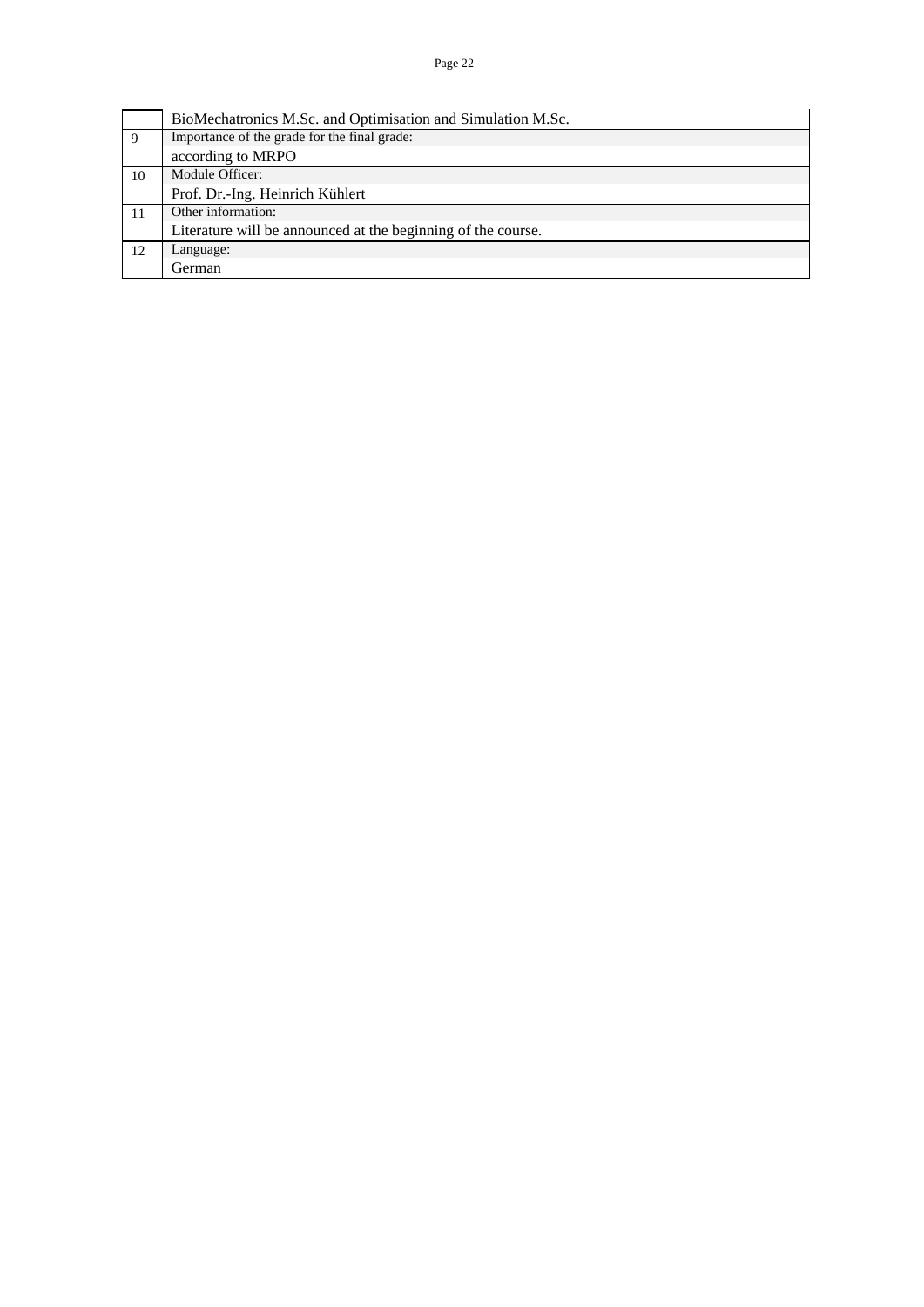| Multi-Body Simulation |                                                                                                                                                                                                                                                                                                                           | <b>MKS</b>                           |                                                                                                                                                                        |                 |                 |            |                                            |   |                  |   |
|-----------------------|---------------------------------------------------------------------------------------------------------------------------------------------------------------------------------------------------------------------------------------------------------------------------------------------------------------------------|--------------------------------------|------------------------------------------------------------------------------------------------------------------------------------------------------------------------|-----------------|-----------------|------------|--------------------------------------------|---|------------------|---|
| number:               | Identification                                                                                                                                                                                                                                                                                                            | Workload:                            | Credits:                                                                                                                                                               |                 | Study semester: |            | Frequency of the<br>offer                  |   | Duration:        |   |
| 2011                  |                                                                                                                                                                                                                                                                                                                           | 180h                                 | 6                                                                                                                                                                      | 1st<br>semester | <b>or</b>       | 2nd        | Annual<br>(Summer)                         |   | 1 semester       |   |
| $\mathbf{1}$          | Course:                                                                                                                                                                                                                                                                                                                   |                                      | Planned group sizes                                                                                                                                                    |                 | Scope           |            | Actual contact time<br>/classroom teaching |   | Self-study       |   |
|                       | Lecture                                                                                                                                                                                                                                                                                                                   |                                      | 60 students                                                                                                                                                            |                 | $\overline{2}$  | <b>SCH</b> | 30                                         | h | 60               | h |
|                       | Tuition in seminars                                                                                                                                                                                                                                                                                                       |                                      | 30 students                                                                                                                                                            |                 | $\mathbf{0}$    | <b>SCH</b> | $\Omega$                                   | h | $\Omega$         | h |
|                       |                                                                                                                                                                                                                                                                                                                           |                                      |                                                                                                                                                                        |                 |                 |            |                                            |   |                  |   |
|                       | Exercise                                                                                                                                                                                                                                                                                                                  |                                      | 20 students                                                                                                                                                            |                 | 1               | <b>SCH</b> | 15                                         | h | 30               | h |
|                       | Practical or seminar                                                                                                                                                                                                                                                                                                      |                                      |                                                                                                                                                                        | 15 students     |                 | <b>SCH</b> | 15                                         | h | 30               | h |
|                       |                                                                                                                                                                                                                                                                                                                           | Supervised self-study<br>60 students |                                                                                                                                                                        |                 | $\overline{0}$  | <b>SCH</b> | $\theta$                                   | h | $\boldsymbol{0}$ | h |
| $\overline{2}$        |                                                                                                                                                                                                                                                                                                                           | Learning outcomes/competences:       |                                                                                                                                                                        |                 |                 |            |                                            |   |                  |   |
|                       | Students will be able to apply standardised methods for describing the kinematics and dynamics of<br>mechanical and mechatronic systems, analyse the kinematics and dynamics of mechanisms with an<br>MBS program system, interpret simulation results and compare them with the results of MBS simulation<br>programmes. |                                      |                                                                                                                                                                        |                 |                 |            |                                            |   |                  |   |
| $\mathfrak{Z}$        | Contents:                                                                                                                                                                                                                                                                                                                 |                                      |                                                                                                                                                                        |                 |                 |            |                                            |   |                  |   |
|                       |                                                                                                                                                                                                                                                                                                                           |                                      | - Mechanisms (definition, examples)                                                                                                                                    |                 |                 |            |                                            |   |                  |   |
|                       |                                                                                                                                                                                                                                                                                                                           | - Concepts in plane kinematics       |                                                                                                                                                                        |                 |                 |            |                                            |   |                  |   |
|                       |                                                                                                                                                                                                                                                                                                                           |                                      | - Coordinate systems, generalised coordinates                                                                                                                          |                 |                 |            |                                            |   |                  |   |
|                       |                                                                                                                                                                                                                                                                                                                           | - Coercive conditions                |                                                                                                                                                                        |                 |                 |            |                                            |   |                  |   |
|                       | - Examples for the standardised description of mechanisms                                                                                                                                                                                                                                                                 |                                      |                                                                                                                                                                        |                 |                 |            |                                            |   |                  |   |
|                       |                                                                                                                                                                                                                                                                                                                           |                                      | - Numerical solution of the kinematics                                                                                                                                 |                 |                 |            |                                            |   |                  |   |
|                       |                                                                                                                                                                                                                                                                                                                           |                                      | - Equations of motion of dynamics under constraints                                                                                                                    |                 |                 |            |                                            |   |                  |   |
|                       |                                                                                                                                                                                                                                                                                                                           | - Lagrange multipliers               |                                                                                                                                                                        |                 |                 |            |                                            |   |                  |   |
|                       |                                                                                                                                                                                                                                                                                                                           | - Force and control elements         |                                                                                                                                                                        |                 |                 |            |                                            |   |                  |   |
|                       | - Spatial systems                                                                                                                                                                                                                                                                                                         |                                      |                                                                                                                                                                        |                 |                 |            |                                            |   |                  |   |
|                       |                                                                                                                                                                                                                                                                                                                           | - Euler parameters                   |                                                                                                                                                                        |                 |                 |            |                                            |   |                  |   |
| 4                     | Forms of teaching:                                                                                                                                                                                                                                                                                                        |                                      | Examples for the standardised description of spatial systems                                                                                                           |                 |                 |            |                                            |   |                  |   |
|                       |                                                                                                                                                                                                                                                                                                                           |                                      | Seminar-based teaching with exercises and practical training on the computer                                                                                           |                 |                 |            |                                            |   |                  |   |
| 5                     |                                                                                                                                                                                                                                                                                                                           | Participation requirements:          |                                                                                                                                                                        |                 |                 |            |                                            |   |                  |   |
|                       | Formal:                                                                                                                                                                                                                                                                                                                   | None                                 |                                                                                                                                                                        |                 |                 |            |                                            |   |                  |   |
|                       | Content:                                                                                                                                                                                                                                                                                                                  | None                                 |                                                                                                                                                                        |                 |                 |            |                                            |   |                  |   |
| 6                     |                                                                                                                                                                                                                                                                                                                           | Forms of assessment:                 |                                                                                                                                                                        |                 |                 |            |                                            |   |                  |   |
|                       |                                                                                                                                                                                                                                                                                                                           |                                      | Written examination, combination examination, performance examination or oral examination                                                                              |                 |                 |            |                                            |   |                  |   |
| 7                     |                                                                                                                                                                                                                                                                                                                           |                                      | Prerequisite for the award of credit points:                                                                                                                           |                 |                 |            |                                            |   |                  |   |
|                       |                                                                                                                                                                                                                                                                                                                           | Module examination pass              | Application of the module (in the following study programmes)                                                                                                          |                 |                 |            |                                            |   |                  |   |
| 8                     |                                                                                                                                                                                                                                                                                                                           |                                      | BioMechatronics M.Sc., Mechanical Engineering M.Sc. and Optimisation and Simulation M.Sc.                                                                              |                 |                 |            |                                            |   |                  |   |
| 9                     |                                                                                                                                                                                                                                                                                                                           |                                      | Importance of the grade for the final grade:                                                                                                                           |                 |                 |            |                                            |   |                  |   |
|                       |                                                                                                                                                                                                                                                                                                                           | according to MRPO                    |                                                                                                                                                                        |                 |                 |            |                                            |   |                  |   |
| 10                    | Module Officer:                                                                                                                                                                                                                                                                                                           |                                      |                                                                                                                                                                        |                 |                 |            |                                            |   |                  |   |
|                       | Other information:                                                                                                                                                                                                                                                                                                        | Prof. Dr.-Ing. Rolf Naumann          |                                                                                                                                                                        |                 |                 |            |                                            |   |                  |   |
| 11                    |                                                                                                                                                                                                                                                                                                                           |                                      |                                                                                                                                                                        |                 |                 |            |                                            |   |                  |   |
|                       |                                                                                                                                                                                                                                                                                                                           |                                      | Literature will be announced at the beginning of the course. Literature:<br>Rill, G.: Schaeffer, T.: Grundlagen und Methodik der Mehrkörpersimulation, Vieweg +Teubner |                 |                 |            |                                            |   |                  |   |
|                       |                                                                                                                                                                                                                                                                                                                           |                                      | Verlag, ISBN 978-3-8348-0888-2,2010.                                                                                                                                   |                 |                 |            |                                            |   |                  |   |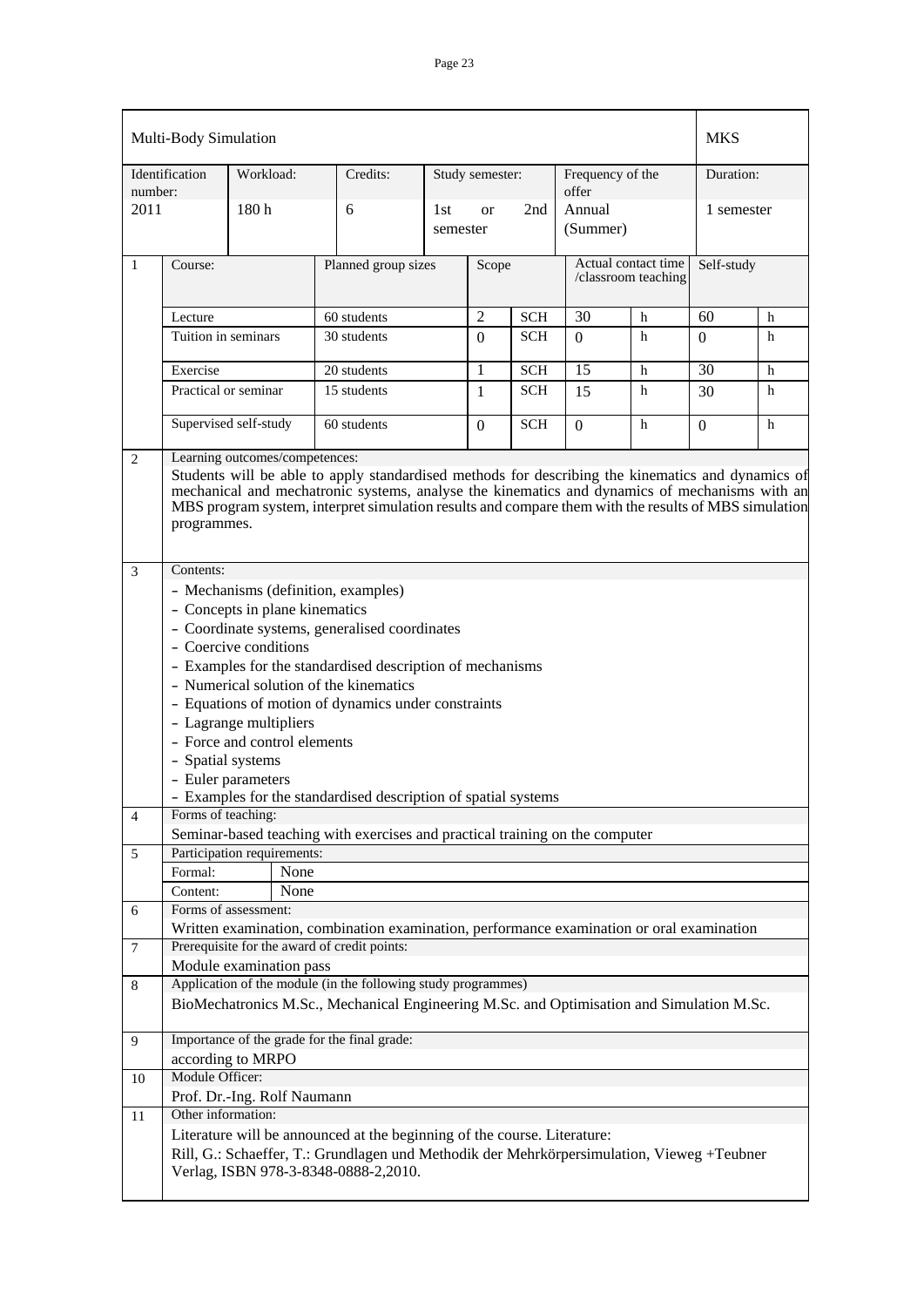| Haug, E.J.H: Computer-Aided Kinematics and Dynamics of Mechanical Systems, Volume 1. Basic<br>Methods, Allyn And Bacon, ISBN 0-205-11669-8 (v.1) 1989. |
|--------------------------------------------------------------------------------------------------------------------------------------------------------|
| Language:                                                                                                                                              |
| German                                                                                                                                                 |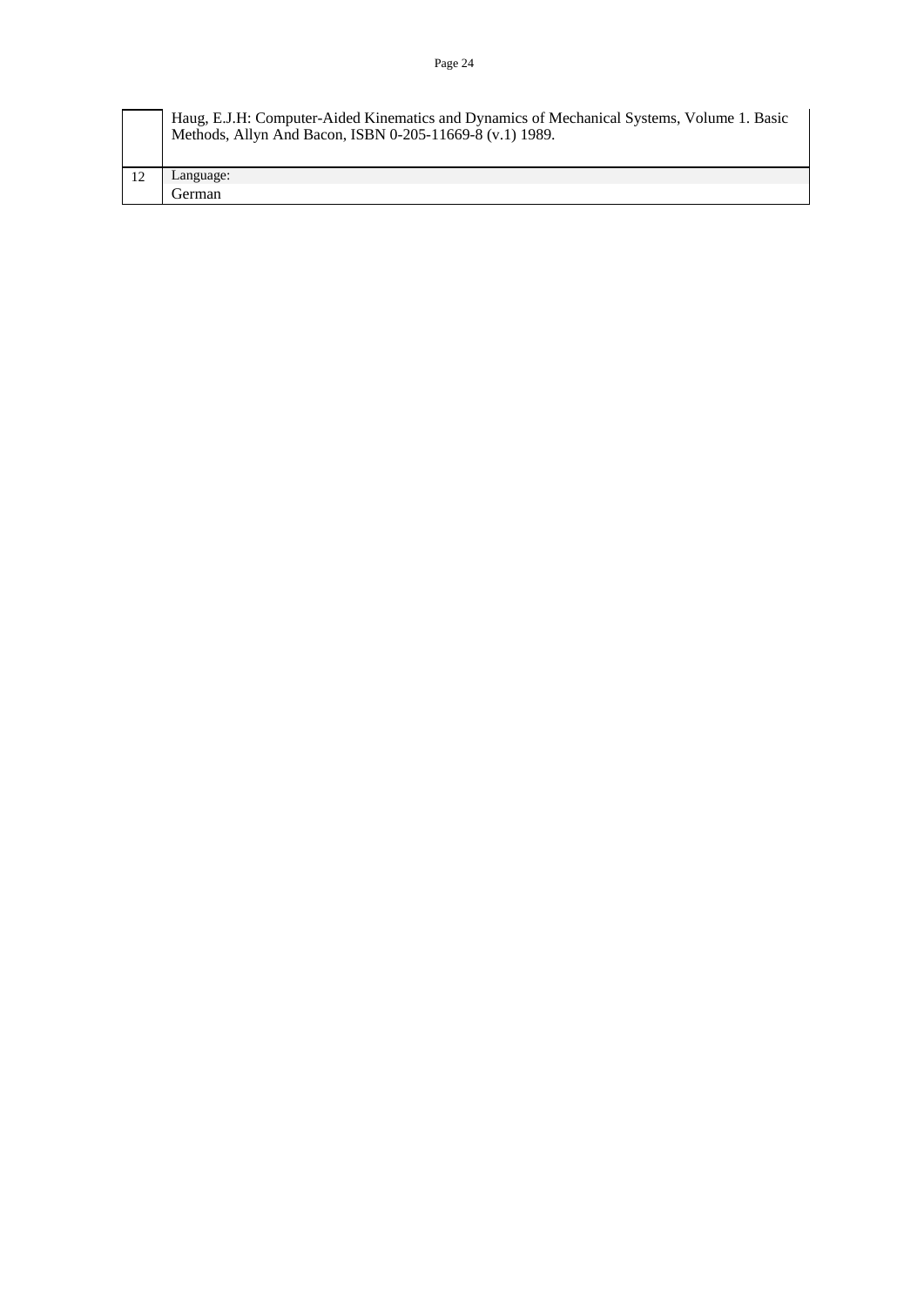|              | Model-Based System Development                                                                                                                                                                                                                                                                                                                                                                                                                                                                                                                                                                                                                                                                                                      |                  |      |                                                                         |                                                                                                                                                                                                                                                                                                                                                                                                                                                                                                                                   |           |     |                    | <b>MSE</b> |  |
|--------------|-------------------------------------------------------------------------------------------------------------------------------------------------------------------------------------------------------------------------------------------------------------------------------------------------------------------------------------------------------------------------------------------------------------------------------------------------------------------------------------------------------------------------------------------------------------------------------------------------------------------------------------------------------------------------------------------------------------------------------------|------------------|------|-------------------------------------------------------------------------|-----------------------------------------------------------------------------------------------------------------------------------------------------------------------------------------------------------------------------------------------------------------------------------------------------------------------------------------------------------------------------------------------------------------------------------------------------------------------------------------------------------------------------------|-----------|-----|--------------------|------------|--|
| number:      | Identification                                                                                                                                                                                                                                                                                                                                                                                                                                                                                                                                                                                                                                                                                                                      | Workload:        |      | Credits:                                                                |                                                                                                                                                                                                                                                                                                                                                                                                                                                                                                                                   |           |     | Frequency of the   | Duration:  |  |
| 2010         |                                                                                                                                                                                                                                                                                                                                                                                                                                                                                                                                                                                                                                                                                                                                     | 180 <sub>h</sub> |      | 6                                                                       | 1st                                                                                                                                                                                                                                                                                                                                                                                                                                                                                                                               | <b>or</b> | 2nd | Annual<br>(Winter) |            |  |
| $\mathbf{1}$ | Course:                                                                                                                                                                                                                                                                                                                                                                                                                                                                                                                                                                                                                                                                                                                             |                  |      | Planned group sizes                                                     | Study semester:<br>offer<br>1 semester<br>semester<br>Actual contact time<br>Self-study<br>Scope<br>/ classroom<br>teaching<br>$\overline{2}$<br>30<br>60<br><b>SCH</b><br>h<br>h<br><b>SCH</b><br>$\overline{2}$<br>h<br>h<br>30<br>60<br>$\boldsymbol{0}$<br><b>SCH</b><br>$\theta$<br>0<br>h<br>h<br><b>SCH</b><br>h<br>$\boldsymbol{0}$<br>$\Omega$<br>h<br>$\Omega$<br><b>SCH</b><br>h<br>h<br>$\overline{0}$<br>$\Omega$<br>0<br>The students use targeted methodical procedures (modelling and simulation methods) for the |           |     |                    |            |  |
|              | Lecture                                                                                                                                                                                                                                                                                                                                                                                                                                                                                                                                                                                                                                                                                                                             |                  |      | 60 students                                                             |                                                                                                                                                                                                                                                                                                                                                                                                                                                                                                                                   |           |     |                    |            |  |
|              | Tuition in seminars                                                                                                                                                                                                                                                                                                                                                                                                                                                                                                                                                                                                                                                                                                                 |                  |      | 30 students                                                             |                                                                                                                                                                                                                                                                                                                                                                                                                                                                                                                                   |           |     |                    |            |  |
|              | Exercise                                                                                                                                                                                                                                                                                                                                                                                                                                                                                                                                                                                                                                                                                                                            |                  |      | 20 students                                                             |                                                                                                                                                                                                                                                                                                                                                                                                                                                                                                                                   |           |     |                    |            |  |
|              | Practical or seminar                                                                                                                                                                                                                                                                                                                                                                                                                                                                                                                                                                                                                                                                                                                |                  |      | 15 students                                                             |                                                                                                                                                                                                                                                                                                                                                                                                                                                                                                                                   |           |     |                    |            |  |
|              | Supervised self-study                                                                                                                                                                                                                                                                                                                                                                                                                                                                                                                                                                                                                                                                                                               |                  |      | 60 students                                                             |                                                                                                                                                                                                                                                                                                                                                                                                                                                                                                                                   |           |     |                    |            |  |
| 3            | development of system solutions for signal processing in complex mechatronic systems. They<br>confidently apply the basic signal and system theory methods and means of description in context, use<br>fundamental signal processing methods and independently design signal processing systems. The<br>students apply the essential steps of model-based development from the idea to the design and<br>prototypical testing to the realisation (usually in the form of an embedded system) and testing of the<br>system in the respective development phases. They will use the MATLAB®/Simulink® tool chain for<br>model-based development and be able to use the most important extensions and tools for coupling.<br>Contents: |                  |      |                                                                         |                                                                                                                                                                                                                                                                                                                                                                                                                                                                                                                                   |           |     |                    |            |  |
|              |                                                                                                                                                                                                                                                                                                                                                                                                                                                                                                                                                                                                                                                                                                                                     |                  |      |                                                                         |                                                                                                                                                                                                                                                                                                                                                                                                                                                                                                                                   |           |     |                    |            |  |
|              | Model-based system design:<br>Development procedure models, development methodology<br>Signal and systems theory supplements:<br>Elementary signals, system properties, time domain and frequency domain methods, system<br>description methods, continuous-time view/discrete-time view, z-transformation, stability<br>Systems and methods of signal processing: Signal processing chain, signal processing<br>systems,<br>Filters, filter design, bilinear transformation, digital filters (direct constructs/wave digital filters),<br>special methods<br>Aspects of realisation and implementation: Fixed point<br>arithmetic, scaling Test methods<br>Architectures<br>HW/SW implementation Application examples              |                  |      |                                                                         |                                                                                                                                                                                                                                                                                                                                                                                                                                                                                                                                   |           |     |                    |            |  |
| 4            | Forms of teaching:                                                                                                                                                                                                                                                                                                                                                                                                                                                                                                                                                                                                                                                                                                                  |                  |      | Seminar-based teaching with exercises/practical computer-based training |                                                                                                                                                                                                                                                                                                                                                                                                                                                                                                                                   |           |     |                    |            |  |
| 5            | Participation requirements:                                                                                                                                                                                                                                                                                                                                                                                                                                                                                                                                                                                                                                                                                                         |                  |      |                                                                         |                                                                                                                                                                                                                                                                                                                                                                                                                                                                                                                                   |           |     |                    |            |  |
|              | Formal:                                                                                                                                                                                                                                                                                                                                                                                                                                                                                                                                                                                                                                                                                                                             |                  | None |                                                                         |                                                                                                                                                                                                                                                                                                                                                                                                                                                                                                                                   |           |     |                    |            |  |
|              | Content:                                                                                                                                                                                                                                                                                                                                                                                                                                                                                                                                                                                                                                                                                                                            |                  | None |                                                                         |                                                                                                                                                                                                                                                                                                                                                                                                                                                                                                                                   |           |     |                    |            |  |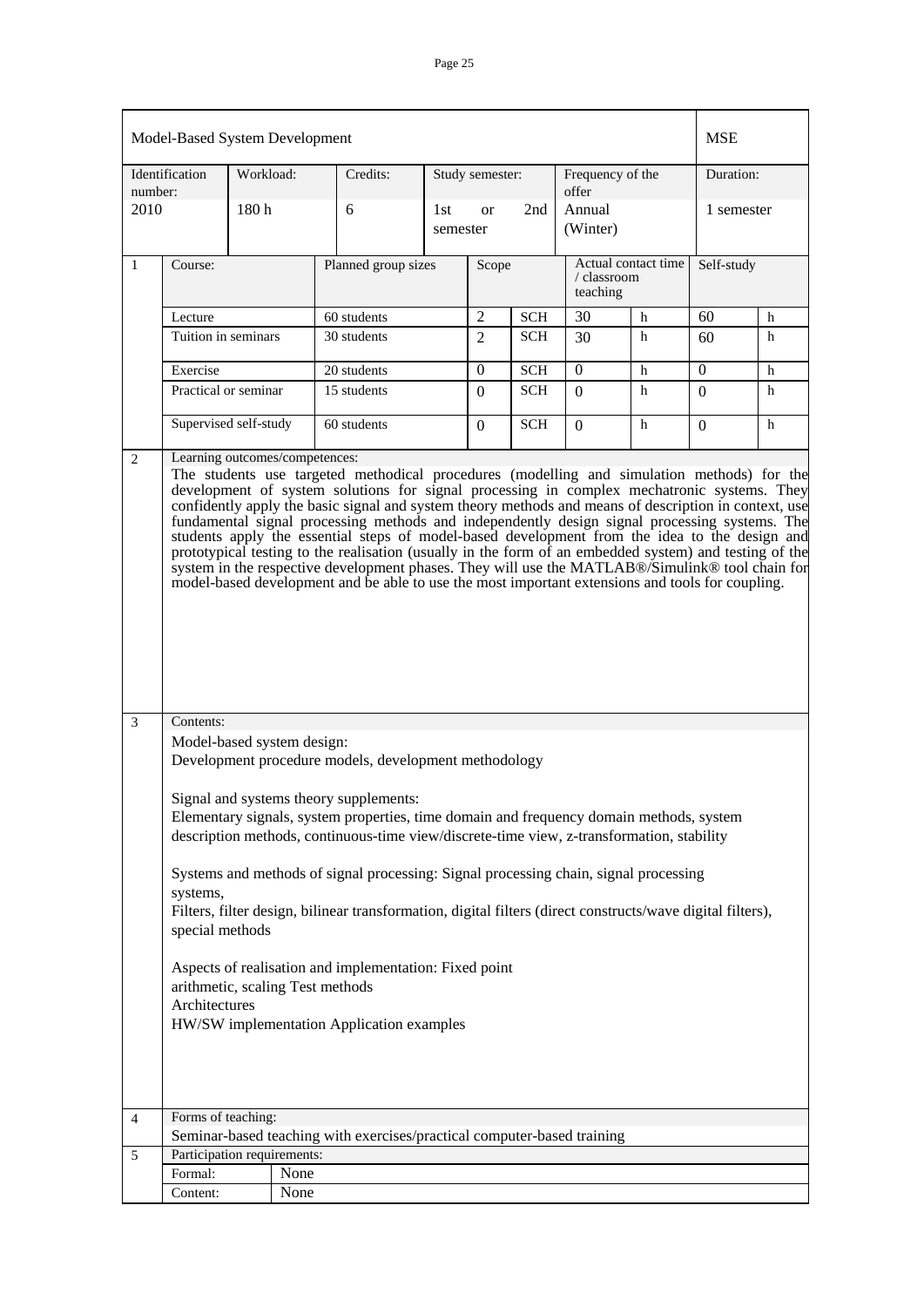| 6  | Forms of assessment:                                                                      |
|----|-------------------------------------------------------------------------------------------|
|    | Written examination, combination examination, performance examination or oral examination |
| 7  | Prerequisite for the award of credit points:                                              |
|    | Module examination pass                                                                   |
| 8  | Application of the module (in the following study programmes)                             |
|    | BioMechatronics M.Sc. and Optimisation and Simulation M.Sc.                               |
| 9  | Importance of the grade for the final grade:                                              |
|    | according to MRPO                                                                         |
| 10 | Module Officer:                                                                           |
|    | Prof. Dr.-Ing. Joachim Waßmuth                                                            |
| 11 | Other information:                                                                        |
|    | Literature will be announced at the beginning of the course.                              |
| 12 | Language:                                                                                 |
|    | German                                                                                    |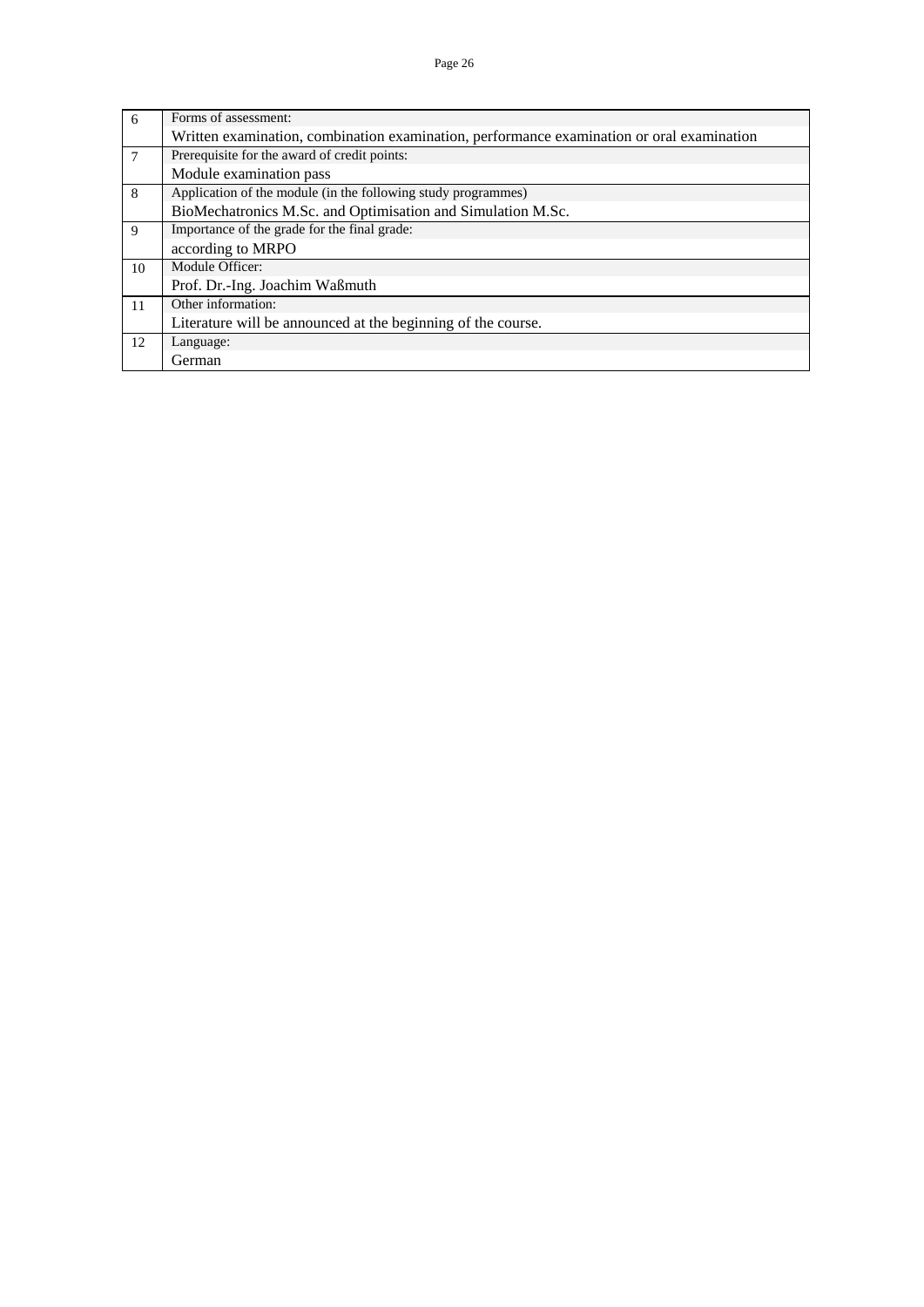|              | Multidisciplinary Modelling With Modelica                                                                                                                                                                                                                                            |                                   |                                                                                                  |                 |                 |            |                                           |   |            |   |
|--------------|--------------------------------------------------------------------------------------------------------------------------------------------------------------------------------------------------------------------------------------------------------------------------------------|-----------------------------------|--------------------------------------------------------------------------------------------------|-----------------|-----------------|------------|-------------------------------------------|---|------------|---|
| number:      | Identification                                                                                                                                                                                                                                                                       | Workload:                         | Credits:                                                                                         |                 | Study semester: |            | Frequency of the<br>offer                 |   | Duration:  |   |
| 2012         |                                                                                                                                                                                                                                                                                      | 180 <sub>h</sub>                  | 6                                                                                                | 1st<br>semester | <b>or</b>       | 2nd        | Annual<br>(Summer)                        |   | 1 semester |   |
| $\mathbf{1}$ | Course:                                                                                                                                                                                                                                                                              |                                   | Planned group sizes                                                                              |                 | Scope           |            | Actual contact time<br>classroom teaching |   | Self-study |   |
|              | Lecture                                                                                                                                                                                                                                                                              |                                   | 60 students                                                                                      |                 | $\overline{2}$  | <b>SCH</b> | 30                                        | h | 60         | h |
|              | Tuition in seminars                                                                                                                                                                                                                                                                  |                                   | 30 students                                                                                      |                 | $\Omega$        | <b>SCH</b> | $\Omega$                                  | h | $\Omega$   | h |
|              | Exercise                                                                                                                                                                                                                                                                             |                                   | 20 students                                                                                      |                 | $\overline{2}$  | <b>SCH</b> | 30                                        | h | 60         | h |
|              | Practical or seminar                                                                                                                                                                                                                                                                 |                                   | 15 students                                                                                      |                 | $\theta$        | <b>SCH</b> | $\Omega$                                  | h | 0          | h |
|              | Supervised self-study                                                                                                                                                                                                                                                                |                                   | 60 students                                                                                      |                 |                 | <b>SCH</b> | $\Omega$                                  | h | $\Omega$   | h |
| 2            | Learning outcomes/competences:<br>Students understand the basic characteristics of object-oriented multidisciplinary modelling and<br>simulation. In particular, they are able to develop and simulate their own physical models on the basis<br>of the modelling language Modelica. |                                   |                                                                                                  |                 |                 |            |                                           |   |            |   |
| 3            | Contents:                                                                                                                                                                                                                                                                            |                                   |                                                                                                  |                 |                 |            |                                           |   |            |   |
|              | - Continuous systems                                                                                                                                                                                                                                                                 |                                   |                                                                                                  |                 |                 |            |                                           |   |            |   |
|              | - Signal and energy flow                                                                                                                                                                                                                                                             |                                   |                                                                                                  |                 |                 |            |                                           |   |            |   |
|              |                                                                                                                                                                                                                                                                                      |                                   | - Object diagrams as generalisation of block diagrams                                            |                 |                 |            |                                           |   |            |   |
|              | - Differential Algebraic Equations (DAE)                                                                                                                                                                                                                                             |                                   |                                                                                                  |                 |                 |            |                                           |   |            |   |
|              |                                                                                                                                                                                                                                                                                      | - Code generation for DAEs        |                                                                                                  |                 |                 |            |                                           |   |            |   |
|              |                                                                                                                                                                                                                                                                                      |                                   | - Discontinuous and structurally variable systems                                                |                 |                 |            |                                           |   |            |   |
|              |                                                                                                                                                                                                                                                                                      | - Time and state events           |                                                                                                  |                 |                 |            |                                           |   |            |   |
|              |                                                                                                                                                                                                                                                                                      |                                   | - Efficient handling of many switching elements                                                  |                 |                 |            |                                           |   |            |   |
|              |                                                                                                                                                                                                                                                                                      | - Synchronisation of events       |                                                                                                  |                 |                 |            |                                           |   |            |   |
|              | Forms of teaching:                                                                                                                                                                                                                                                                   | - Physical applications.          |                                                                                                  |                 |                 |            |                                           |   |            |   |
| 4            |                                                                                                                                                                                                                                                                                      |                                   | Seminar-based teaching with exercises and practicals                                             |                 |                 |            |                                           |   |            |   |
|              |                                                                                                                                                                                                                                                                                      | Participation requirements:       |                                                                                                  |                 |                 |            |                                           |   |            |   |
| 5            | Formal:                                                                                                                                                                                                                                                                              | None                              |                                                                                                  |                 |                 |            |                                           |   |            |   |
|              | Content:                                                                                                                                                                                                                                                                             | None                              |                                                                                                  |                 |                 |            |                                           |   |            |   |
| 6            |                                                                                                                                                                                                                                                                                      | Forms of assessment:              |                                                                                                  |                 |                 |            |                                           |   |            |   |
|              |                                                                                                                                                                                                                                                                                      |                                   | Term paper, written examination, combination examination, performance examination, project work, |                 |                 |            |                                           |   |            |   |
|              |                                                                                                                                                                                                                                                                                      |                                   | oral examination or examination during the course                                                |                 |                 |            |                                           |   |            |   |
| $\tau$       |                                                                                                                                                                                                                                                                                      |                                   | Prerequisite for the award of credit points:                                                     |                 |                 |            |                                           |   |            |   |
|              |                                                                                                                                                                                                                                                                                      | Module examination pass           |                                                                                                  |                 |                 |            |                                           |   |            |   |
| 8            |                                                                                                                                                                                                                                                                                      |                                   | Application of the module (in the following study programmes)                                    |                 |                 |            |                                           |   |            |   |
|              |                                                                                                                                                                                                                                                                                      |                                   | BioMechatronics M.Sc. and Optimisation and Simulation M.Sc.                                      |                 |                 |            |                                           |   |            |   |
| 9            |                                                                                                                                                                                                                                                                                      |                                   | Importance of the grade for the final grade:                                                     |                 |                 |            |                                           |   |            |   |
|              |                                                                                                                                                                                                                                                                                      | according to MRPO                 |                                                                                                  |                 |                 |            |                                           |   |            |   |
| 10           | Module Officer:                                                                                                                                                                                                                                                                      |                                   |                                                                                                  |                 |                 |            |                                           |   |            |   |
|              |                                                                                                                                                                                                                                                                                      | Prof. Dr. phil. Bernhard Bachmann |                                                                                                  |                 |                 |            |                                           |   |            |   |
| 11           | Other information:                                                                                                                                                                                                                                                                   |                                   | Literature will be announced at the beginning of the course.                                     |                 |                 |            |                                           |   |            |   |
| 12           | Language:                                                                                                                                                                                                                                                                            |                                   |                                                                                                  |                 |                 |            |                                           |   |            |   |
|              | German                                                                                                                                                                                                                                                                               |                                   |                                                                                                  |                 |                 |            |                                           |   |            |   |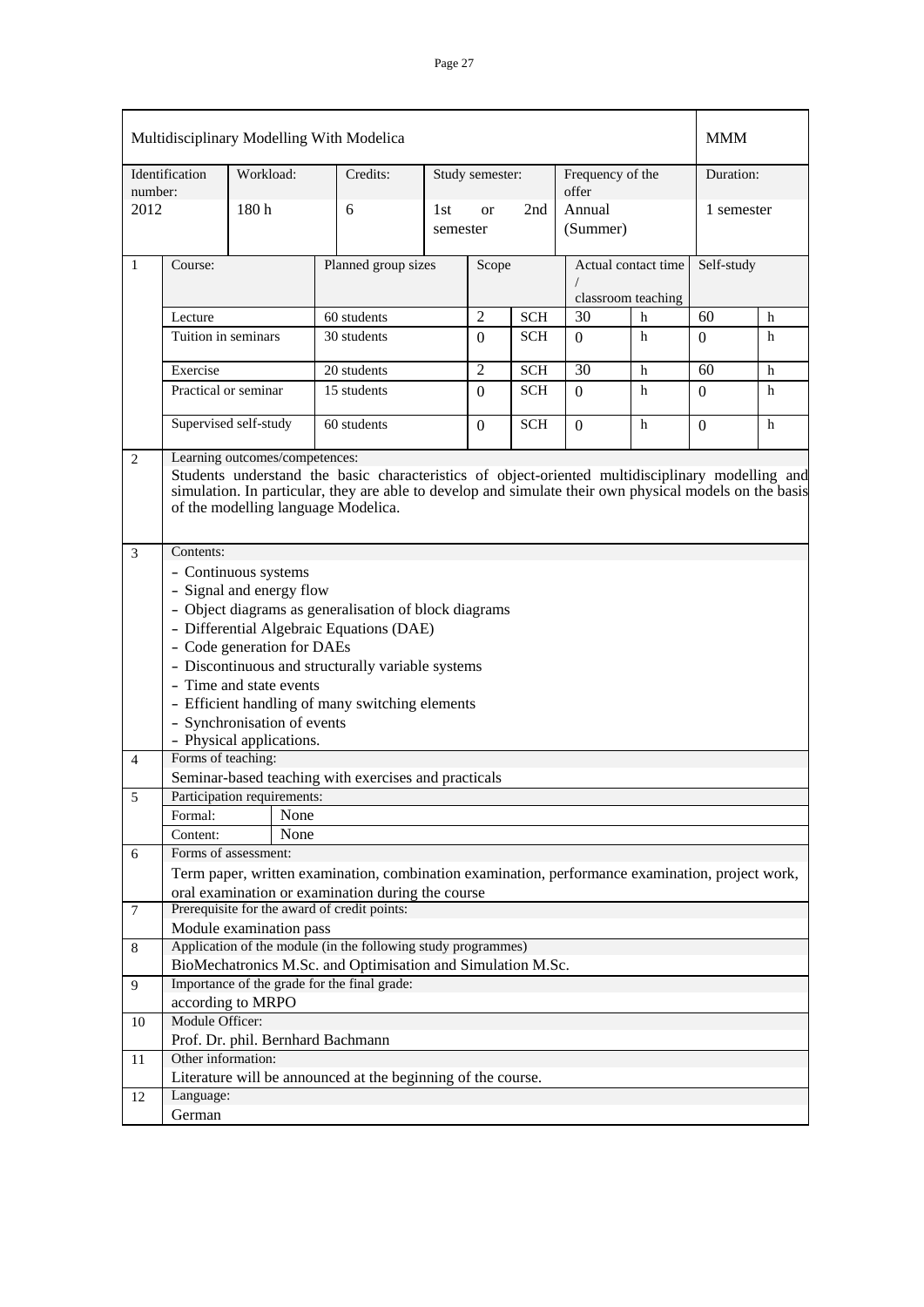| Multiphysics Simulation |                                                                                                                                                                                                                                                                                                                                                                                                                                                                                                                                                                                                                                                                                                                                                                                                                                                                                                                                                                                                                                                                                                                                                                              | <b>MPH</b>                           |                                                                    |                 |                 |            |                           |                     |            |   |
|-------------------------|------------------------------------------------------------------------------------------------------------------------------------------------------------------------------------------------------------------------------------------------------------------------------------------------------------------------------------------------------------------------------------------------------------------------------------------------------------------------------------------------------------------------------------------------------------------------------------------------------------------------------------------------------------------------------------------------------------------------------------------------------------------------------------------------------------------------------------------------------------------------------------------------------------------------------------------------------------------------------------------------------------------------------------------------------------------------------------------------------------------------------------------------------------------------------|--------------------------------------|--------------------------------------------------------------------|-----------------|-----------------|------------|---------------------------|---------------------|------------|---|
| number:                 | Identification                                                                                                                                                                                                                                                                                                                                                                                                                                                                                                                                                                                                                                                                                                                                                                                                                                                                                                                                                                                                                                                                                                                                                               | Workload:                            | Credits:                                                           |                 | Study semester: |            | Frequency of the<br>offer |                     | Duration:  |   |
| 2047                    |                                                                                                                                                                                                                                                                                                                                                                                                                                                                                                                                                                                                                                                                                                                                                                                                                                                                                                                                                                                                                                                                                                                                                                              | 180h                                 | 6                                                                  | 1st<br>semester | <sub>or</sub>   | 2nd        | Annual<br>(Winter)        |                     | 1 semester |   |
| $\mathbf{1}$            | Course:                                                                                                                                                                                                                                                                                                                                                                                                                                                                                                                                                                                                                                                                                                                                                                                                                                                                                                                                                                                                                                                                                                                                                                      |                                      | Planned group sizes                                                |                 | Scope           |            | / classroom<br>teaching   | Actual contact time | Self-study |   |
|                         | Lecture                                                                                                                                                                                                                                                                                                                                                                                                                                                                                                                                                                                                                                                                                                                                                                                                                                                                                                                                                                                                                                                                                                                                                                      |                                      | 60 students                                                        |                 | $\overline{2}$  | <b>SCH</b> | 30                        | h                   | 60         | h |
|                         | Tuition in seminars                                                                                                                                                                                                                                                                                                                                                                                                                                                                                                                                                                                                                                                                                                                                                                                                                                                                                                                                                                                                                                                                                                                                                          |                                      | 30 students                                                        |                 | $\Omega$        | <b>SCH</b> | $\Omega$                  | h                   | $\Omega$   | h |
|                         |                                                                                                                                                                                                                                                                                                                                                                                                                                                                                                                                                                                                                                                                                                                                                                                                                                                                                                                                                                                                                                                                                                                                                                              |                                      |                                                                    |                 |                 |            |                           |                     |            |   |
|                         | Exercise                                                                                                                                                                                                                                                                                                                                                                                                                                                                                                                                                                                                                                                                                                                                                                                                                                                                                                                                                                                                                                                                                                                                                                     |                                      | 20 students                                                        |                 | $\overline{2}$  | <b>SCH</b> | 30                        | h                   | 60         | h |
|                         | Practical or seminar                                                                                                                                                                                                                                                                                                                                                                                                                                                                                                                                                                                                                                                                                                                                                                                                                                                                                                                                                                                                                                                                                                                                                         |                                      | 15 students                                                        |                 | $\Omega$        | <b>SCH</b> | $\Omega$                  | h                   | $\Omega$   | h |
|                         |                                                                                                                                                                                                                                                                                                                                                                                                                                                                                                                                                                                                                                                                                                                                                                                                                                                                                                                                                                                                                                                                                                                                                                              | Supervised self-study<br>60 students |                                                                    |                 | $\theta$        | <b>SCH</b> | $\Omega$                  | h                   | $\Omega$   | h |
| 2                       |                                                                                                                                                                                                                                                                                                                                                                                                                                                                                                                                                                                                                                                                                                                                                                                                                                                                                                                                                                                                                                                                                                                                                                              | Learning outcomes/competences:       |                                                                    |                 |                 |            |                           |                     |            |   |
| 3                       | The students can describe various physical phenomena (e.g. from the fields of structural mechanics,<br>heat transfer, electrodynamics, acoustics, ) with the help of partial differential equations and identify<br>the coupling terms in multi-physics problems. They know the methodological procedure for the<br>modelling and numerical simulation of coupled partial differential equations and can use free and<br>commercial simulation software to solve multiphysics problems in a target-oriented manner.<br>Contents:<br>Definition of multiphysics via coupled partial differential equations<br>Treatment of typical couplings (e.g. electro-thermal WW, fluid-thermal WW, fluid-structure<br>$\blacksquare$<br>interaction, etc.) and their applications in practice<br>Numerical solution methods (especially FEM)<br>$\overline{\phantom{a}}$<br>Best practice in modelling (CAD for simulation, appropriate discretisation, domain and<br>$\overline{\phantom{a}}$<br>boundary conditions, development of solution strategies, etc.)<br>Modelling and simulation using free and commercial simulation software<br>$\qquad \qquad -$<br>Application examples |                                      |                                                                    |                 |                 |            |                           |                     |            |   |
| 4                       | Forms of teaching:                                                                                                                                                                                                                                                                                                                                                                                                                                                                                                                                                                                                                                                                                                                                                                                                                                                                                                                                                                                                                                                                                                                                                           |                                      |                                                                    |                 |                 |            |                           |                     |            |   |
|                         |                                                                                                                                                                                                                                                                                                                                                                                                                                                                                                                                                                                                                                                                                                                                                                                                                                                                                                                                                                                                                                                                                                                                                                              |                                      | Lecture, seminar-style teaching with exercises on the computer     |                 |                 |            |                           |                     |            |   |
| 5                       |                                                                                                                                                                                                                                                                                                                                                                                                                                                                                                                                                                                                                                                                                                                                                                                                                                                                                                                                                                                                                                                                                                                                                                              | Participation requirements:          |                                                                    |                 |                 |            |                           |                     |            |   |
|                         | Formal:                                                                                                                                                                                                                                                                                                                                                                                                                                                                                                                                                                                                                                                                                                                                                                                                                                                                                                                                                                                                                                                                                                                                                                      | None                                 |                                                                    |                 |                 |            |                           |                     |            |   |
|                         | Content:                                                                                                                                                                                                                                                                                                                                                                                                                                                                                                                                                                                                                                                                                                                                                                                                                                                                                                                                                                                                                                                                                                                                                                     | None                                 |                                                                    |                 |                 |            |                           |                     |            |   |
| 6                       |                                                                                                                                                                                                                                                                                                                                                                                                                                                                                                                                                                                                                                                                                                                                                                                                                                                                                                                                                                                                                                                                                                                                                                              | Forms of assessment:                 |                                                                    |                 |                 |            |                           |                     |            |   |
|                         | Project work                                                                                                                                                                                                                                                                                                                                                                                                                                                                                                                                                                                                                                                                                                                                                                                                                                                                                                                                                                                                                                                                                                                                                                 |                                      |                                                                    |                 |                 |            |                           |                     |            |   |
| $7\phantom{.0}$         |                                                                                                                                                                                                                                                                                                                                                                                                                                                                                                                                                                                                                                                                                                                                                                                                                                                                                                                                                                                                                                                                                                                                                                              | Module examination pass              | Prerequisite for the award of credit points:                       |                 |                 |            |                           |                     |            |   |
| 8                       |                                                                                                                                                                                                                                                                                                                                                                                                                                                                                                                                                                                                                                                                                                                                                                                                                                                                                                                                                                                                                                                                                                                                                                              |                                      | Application of the module (in the following study programmes)      |                 |                 |            |                           |                     |            |   |
|                         |                                                                                                                                                                                                                                                                                                                                                                                                                                                                                                                                                                                                                                                                                                                                                                                                                                                                                                                                                                                                                                                                                                                                                                              |                                      | Mechanical Engineering M.Sc. and Optimisation and Simulation M.Sc. |                 |                 |            |                           |                     |            |   |
| 9                       |                                                                                                                                                                                                                                                                                                                                                                                                                                                                                                                                                                                                                                                                                                                                                                                                                                                                                                                                                                                                                                                                                                                                                                              |                                      | Importance of the grade for the final grade:                       |                 |                 |            |                           |                     |            |   |
|                         |                                                                                                                                                                                                                                                                                                                                                                                                                                                                                                                                                                                                                                                                                                                                                                                                                                                                                                                                                                                                                                                                                                                                                                              | according to MRPO                    |                                                                    |                 |                 |            |                           |                     |            |   |
| 10                      | Module Officer:                                                                                                                                                                                                                                                                                                                                                                                                                                                                                                                                                                                                                                                                                                                                                                                                                                                                                                                                                                                                                                                                                                                                                              |                                      |                                                                    |                 |                 |            |                           |                     |            |   |
|                         |                                                                                                                                                                                                                                                                                                                                                                                                                                                                                                                                                                                                                                                                                                                                                                                                                                                                                                                                                                                                                                                                                                                                                                              | Prof. Dr. rer. nat. Lars Fromme      |                                                                    |                 |                 |            |                           |                     |            |   |
| 11                      | Other information:                                                                                                                                                                                                                                                                                                                                                                                                                                                                                                                                                                                                                                                                                                                                                                                                                                                                                                                                                                                                                                                                                                                                                           |                                      |                                                                    |                 |                 |            |                           |                     |            |   |
|                         |                                                                                                                                                                                                                                                                                                                                                                                                                                                                                                                                                                                                                                                                                                                                                                                                                                                                                                                                                                                                                                                                                                                                                                              |                                      | Literature will be announced at the beginning of the course.       |                 |                 |            |                           |                     |            |   |
| 12                      | Language:                                                                                                                                                                                                                                                                                                                                                                                                                                                                                                                                                                                                                                                                                                                                                                                                                                                                                                                                                                                                                                                                                                                                                                    |                                      |                                                                    |                 |                 |            |                           |                     |            |   |
|                         | German                                                                                                                                                                                                                                                                                                                                                                                                                                                                                                                                                                                                                                                                                                                                                                                                                                                                                                                                                                                                                                                                                                                                                                       |                                      |                                                                    |                 |                 |            |                           |                     |            |   |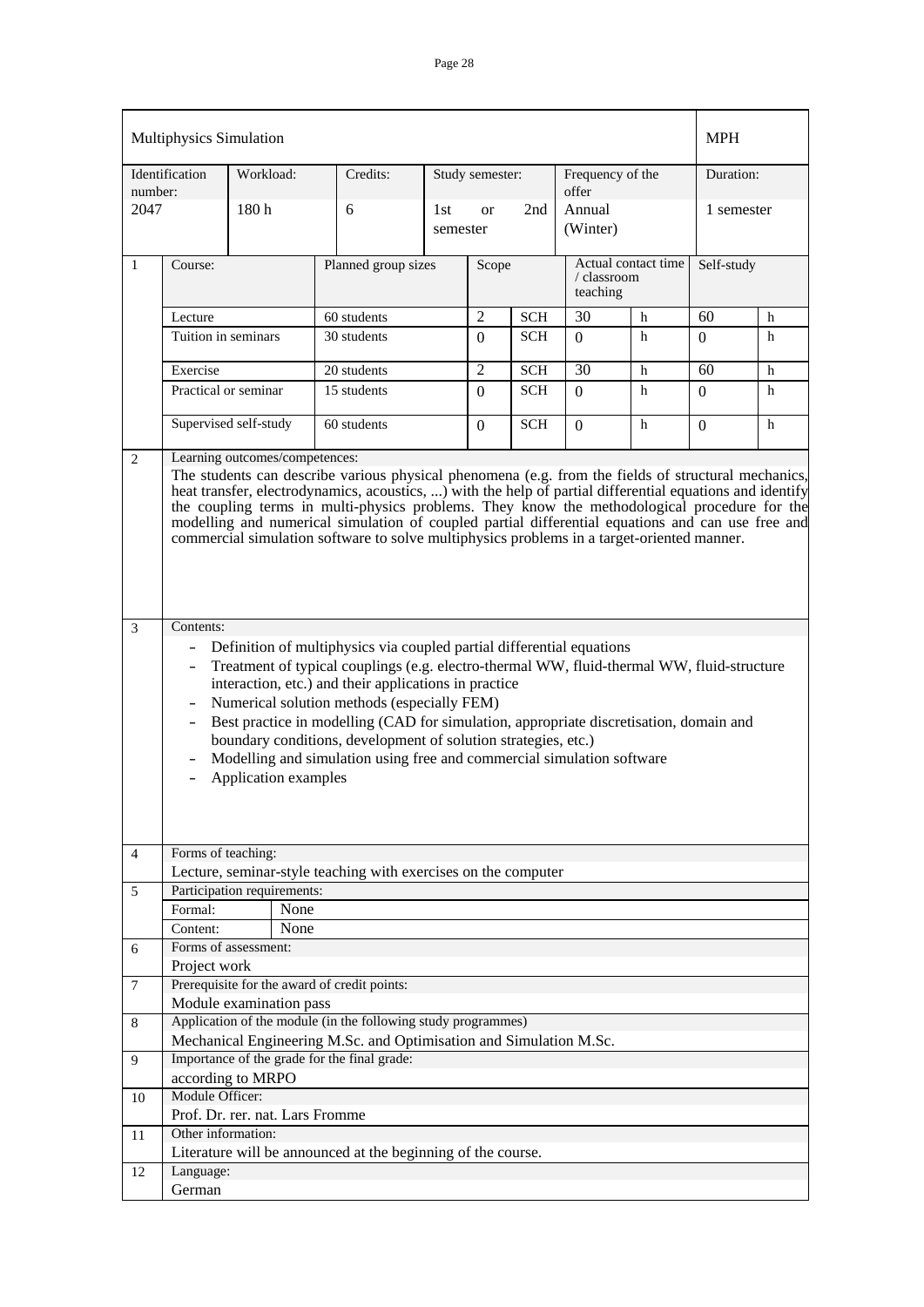| Project        |                                          |                                   |                                                                                                      |                     |                 |            |                           |                                                | <b>PRO</b>       |            |  |
|----------------|------------------------------------------|-----------------------------------|------------------------------------------------------------------------------------------------------|---------------------|-----------------|------------|---------------------------|------------------------------------------------|------------------|------------|--|
| number:        | Identification                           | Workload:                         | Credits:                                                                                             |                     | Study semester: |            | Frequency of the<br>offer |                                                | Duration:        |            |  |
| 2017           |                                          | 180h                              | 6                                                                                                    | 1st<br>semester     | <b>or</b>       | 2nd        | Annual<br>(Winter)        |                                                | 1 semester       |            |  |
| 1              | Course:                                  |                                   |                                                                                                      | Planned group sizes |                 | Scope      |                           | Actual contact<br>time / classroom<br>teaching |                  | Self-study |  |
|                | Lecture                                  |                                   | 60 students                                                                                          |                     | $\mathbf{0}$    | <b>SCH</b> | $\boldsymbol{0}$          | $\mathbf h$                                    | $\boldsymbol{0}$ | h          |  |
|                | Tuition in seminars                      |                                   | 30 students                                                                                          |                     |                 | <b>SCH</b> | $\Omega$                  | $\mathbf h$                                    | $\Omega$         | h          |  |
|                | Exercise                                 |                                   | 20 students                                                                                          |                     | $\overline{0}$  | <b>SCH</b> | $\theta$                  | h                                              | $\overline{0}$   | h          |  |
|                | Practical or seminar                     |                                   | 15 students                                                                                          |                     | 2               | <b>SCH</b> | 30                        | h                                              | 150              | h          |  |
|                | Supervised self-study<br>60 students     |                                   |                                                                                                      |                     |                 | <b>SCH</b> | $\Omega$                  | h                                              | $\mathbf{0}$     | h          |  |
| 2              |                                          | Learning outcomes/competences:    |                                                                                                      |                     |                 |            |                           |                                                |                  |            |  |
|                |                                          |                                   | Methods and tools for the creation of a scientifically interesting and comprehensive product through |                     |                 |            |                           |                                                |                  |            |  |
|                | independent planning and implementation. |                                   |                                                                                                      |                     |                 |            |                           |                                                |                  |            |  |
| 3              | Contents:                                |                                   |                                                                                                      |                     |                 |            |                           |                                                |                  |            |  |
|                | - Work processes and time/project plans  |                                   |                                                                                                      |                     |                 |            |                           |                                                |                  |            |  |
|                | $\sim$                                   |                                   | Apply problem-finding and problem-solving strategies                                                 |                     |                 |            |                           |                                                |                  |            |  |
|                |                                          |                                   | Documentation and presentation of the project                                                        |                     |                 |            |                           |                                                |                  |            |  |
| $\overline{4}$ | Forms of teaching:                       |                                   |                                                                                                      |                     |                 |            |                           |                                                |                  |            |  |
|                |                                          | Project in small groups           |                                                                                                      |                     |                 |            |                           |                                                |                  |            |  |
| 5              |                                          | Participation requirements:       |                                                                                                      |                     |                 |            |                           |                                                |                  |            |  |
|                | Formal:                                  | None                              |                                                                                                      |                     |                 |            |                           |                                                |                  |            |  |
|                | Content:                                 | None                              |                                                                                                      |                     |                 |            |                           |                                                |                  |            |  |
| 6              |                                          | Forms of assessment:              |                                                                                                      |                     |                 |            |                           |                                                |                  |            |  |
|                |                                          |                                   | Written examination, combination examination, performance examination or oral examination            |                     |                 |            |                           |                                                |                  |            |  |
| 7              |                                          |                                   | Prerequisite for the award of credit points:                                                         |                     |                 |            |                           |                                                |                  |            |  |
|                |                                          | Module examination pass           |                                                                                                      |                     |                 |            |                           |                                                |                  |            |  |
| 8              |                                          |                                   | Application of the module (in the following study programmes)                                        |                     |                 |            |                           |                                                |                  |            |  |
|                |                                          | Optimisation and Simulation M.Sc. |                                                                                                      |                     |                 |            |                           |                                                |                  |            |  |
| 9              |                                          |                                   | Importance of the grade for the final grade:                                                         |                     |                 |            |                           |                                                |                  |            |  |
|                | according to MRPO                        |                                   |                                                                                                      |                     |                 |            |                           |                                                |                  |            |  |
| 10             | Module Officer:                          |                                   |                                                                                                      |                     |                 |            |                           |                                                |                  |            |  |
|                |                                          | Prof. Dr.-Ing. Rolf Naumann       |                                                                                                      |                     |                 |            |                           |                                                |                  |            |  |
| 11             | Other information:                       |                                   |                                                                                                      |                     |                 |            |                           |                                                |                  |            |  |
|                |                                          |                                   | Literature will be announced at the beginning of the course.                                         |                     |                 |            |                           |                                                |                  |            |  |
| 12             | Language:                                |                                   |                                                                                                      |                     |                 |            |                           |                                                |                  |            |  |
|                | German                                   |                                   |                                                                                                      |                     |                 |            |                           |                                                |                  |            |  |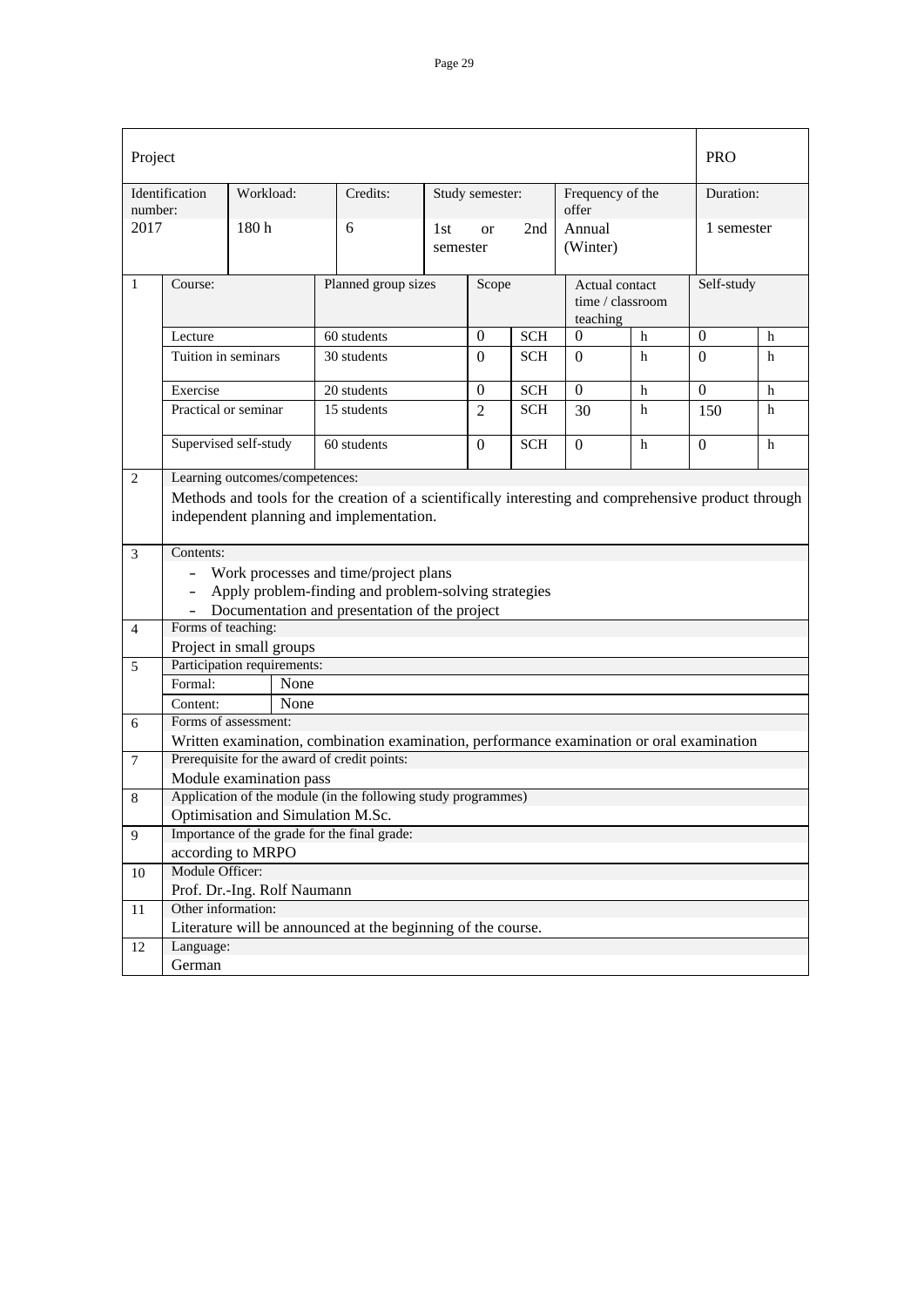|                | <b>Risk Management</b>                                                                                                                                                                                                                                                                                                                                                                                                                                                                                                                                                                                                                                                                                                                                                                                                                                                                                                                                                                                                                                                                                      |                                      |                                                                                                      |                 |                 |            |                                                |   | <b>RIM</b>     |   |
|----------------|-------------------------------------------------------------------------------------------------------------------------------------------------------------------------------------------------------------------------------------------------------------------------------------------------------------------------------------------------------------------------------------------------------------------------------------------------------------------------------------------------------------------------------------------------------------------------------------------------------------------------------------------------------------------------------------------------------------------------------------------------------------------------------------------------------------------------------------------------------------------------------------------------------------------------------------------------------------------------------------------------------------------------------------------------------------------------------------------------------------|--------------------------------------|------------------------------------------------------------------------------------------------------|-----------------|-----------------|------------|------------------------------------------------|---|----------------|---|
| number:        | Identification                                                                                                                                                                                                                                                                                                                                                                                                                                                                                                                                                                                                                                                                                                                                                                                                                                                                                                                                                                                                                                                                                              | Workload:                            | Credits:                                                                                             |                 | Study semester: |            | Frequency of the<br>offer                      |   | Duration:      |   |
| 2039           |                                                                                                                                                                                                                                                                                                                                                                                                                                                                                                                                                                                                                                                                                                                                                                                                                                                                                                                                                                                                                                                                                                             | 180h                                 | 6                                                                                                    | 1st<br>semester | <sub>or</sub>   | 2nd        | Annual<br>(Winter)                             |   | 1 semester     |   |
| 1              | Course:                                                                                                                                                                                                                                                                                                                                                                                                                                                                                                                                                                                                                                                                                                                                                                                                                                                                                                                                                                                                                                                                                                     |                                      | Planned group sizes                                                                                  |                 | Scope           |            | Actual contact time<br>/ classroom<br>teaching |   | Self-study     |   |
|                | Lecture                                                                                                                                                                                                                                                                                                                                                                                                                                                                                                                                                                                                                                                                                                                                                                                                                                                                                                                                                                                                                                                                                                     |                                      | 60 students                                                                                          |                 | $\overline{0}$  | <b>SCH</b> | $\mathbf{0}$                                   | h | $\Omega$       | h |
|                | Tuition in seminars                                                                                                                                                                                                                                                                                                                                                                                                                                                                                                                                                                                                                                                                                                                                                                                                                                                                                                                                                                                                                                                                                         |                                      | 30 students                                                                                          |                 | 4               | <b>SCH</b> | 60                                             | h | 120            | h |
|                | Exercise                                                                                                                                                                                                                                                                                                                                                                                                                                                                                                                                                                                                                                                                                                                                                                                                                                                                                                                                                                                                                                                                                                    |                                      | 20 students                                                                                          |                 | $\Omega$        | <b>SCH</b> | $\overline{0}$                                 | h | $\overline{0}$ | h |
|                | Practical or seminar                                                                                                                                                                                                                                                                                                                                                                                                                                                                                                                                                                                                                                                                                                                                                                                                                                                                                                                                                                                                                                                                                        |                                      | 15 students                                                                                          |                 |                 | <b>SCH</b> | 0                                              | h | $\Omega$       | h |
|                |                                                                                                                                                                                                                                                                                                                                                                                                                                                                                                                                                                                                                                                                                                                                                                                                                                                                                                                                                                                                                                                                                                             | Supervised self-study<br>60 students |                                                                                                      |                 | $\Omega$        | <b>SCH</b> | $\theta$                                       | h | $\Omega$       | h |
| 3              | Learning outcomes/competences:<br>The students know basic approaches for (especially financial) risk management in companies and<br>have the ability to apply it in practice<br>Contents:<br>Risk concept. History of risk management<br>$\overline{\phantom{0}}$<br>Significance and objectives of risk management<br>$\overline{\phantom{0}}$<br>Legal and institutional framework<br>$\sim$<br>Risk types. Risk classification<br>$\overline{\phantom{0}}$<br>Organisation of risk management. Risk management as a process<br>$\equiv$<br>Techniques for risk identification<br>$\mathcal{L}^{\pm}$<br>Mathematical modelling of risks<br>$\equiv$<br>Risk aggregation and assessment<br>$\sim$<br>Risk management strategies and techniques<br>$\overline{\phantom{0}}$<br>IT support for risk management. esp. simulation of operational processes<br>$\equiv$<br>Risk management as a building block for optimising the value chain in companies<br>$\overline{\phantom{0}}$<br>Individual issues of risk management (e.g. sector-specific structuring) and case studies<br>$\overline{\phantom{0}}$ |                                      |                                                                                                      |                 |                 |            |                                                |   |                |   |
| $\overline{4}$ | Forms of teaching:                                                                                                                                                                                                                                                                                                                                                                                                                                                                                                                                                                                                                                                                                                                                                                                                                                                                                                                                                                                                                                                                                          | Tuition in seminars                  |                                                                                                      |                 |                 |            |                                                |   |                |   |
| 5              |                                                                                                                                                                                                                                                                                                                                                                                                                                                                                                                                                                                                                                                                                                                                                                                                                                                                                                                                                                                                                                                                                                             | Participation requirements:          |                                                                                                      |                 |                 |            |                                                |   |                |   |
|                | Formal:                                                                                                                                                                                                                                                                                                                                                                                                                                                                                                                                                                                                                                                                                                                                                                                                                                                                                                                                                                                                                                                                                                     | None                                 |                                                                                                      |                 |                 |            |                                                |   |                |   |
|                | Content:                                                                                                                                                                                                                                                                                                                                                                                                                                                                                                                                                                                                                                                                                                                                                                                                                                                                                                                                                                                                                                                                                                    | None                                 |                                                                                                      |                 |                 |            |                                                |   |                |   |
| 6              |                                                                                                                                                                                                                                                                                                                                                                                                                                                                                                                                                                                                                                                                                                                                                                                                                                                                                                                                                                                                                                                                                                             | Forms of assessment:                 |                                                                                                      |                 |                 |            |                                                |   |                |   |
|                |                                                                                                                                                                                                                                                                                                                                                                                                                                                                                                                                                                                                                                                                                                                                                                                                                                                                                                                                                                                                                                                                                                             |                                      | Written examination, oral exam or exam accompanying the course                                       |                 |                 |            |                                                |   |                |   |
| 7              |                                                                                                                                                                                                                                                                                                                                                                                                                                                                                                                                                                                                                                                                                                                                                                                                                                                                                                                                                                                                                                                                                                             |                                      | Prerequisite for the award of credit points:                                                         |                 |                 |            |                                                |   |                |   |
|                |                                                                                                                                                                                                                                                                                                                                                                                                                                                                                                                                                                                                                                                                                                                                                                                                                                                                                                                                                                                                                                                                                                             | Module examination pass              |                                                                                                      |                 |                 |            |                                                |   |                |   |
| 8              |                                                                                                                                                                                                                                                                                                                                                                                                                                                                                                                                                                                                                                                                                                                                                                                                                                                                                                                                                                                                                                                                                                             |                                      | Application of the module (in the following study programmes)                                        |                 |                 |            |                                                |   |                |   |
|                |                                                                                                                                                                                                                                                                                                                                                                                                                                                                                                                                                                                                                                                                                                                                                                                                                                                                                                                                                                                                                                                                                                             | Optimisation and Simulation M.Sc.    |                                                                                                      |                 |                 |            |                                                |   |                |   |
| 9              |                                                                                                                                                                                                                                                                                                                                                                                                                                                                                                                                                                                                                                                                                                                                                                                                                                                                                                                                                                                                                                                                                                             | according to MRPO                    | Importance of the grade for the final grade:                                                         |                 |                 |            |                                                |   |                |   |
| 10             | Module Officer:                                                                                                                                                                                                                                                                                                                                                                                                                                                                                                                                                                                                                                                                                                                                                                                                                                                                                                                                                                                                                                                                                             |                                      |                                                                                                      |                 |                 |            |                                                |   |                |   |
|                | Prof. Dr. rer. nat. Claudia Cottin                                                                                                                                                                                                                                                                                                                                                                                                                                                                                                                                                                                                                                                                                                                                                                                                                                                                                                                                                                                                                                                                          |                                      |                                                                                                      |                 |                 |            |                                                |   |                |   |
| 11             | Other information:                                                                                                                                                                                                                                                                                                                                                                                                                                                                                                                                                                                                                                                                                                                                                                                                                                                                                                                                                                                                                                                                                          |                                      |                                                                                                      |                 |                 |            |                                                |   |                |   |
|                |                                                                                                                                                                                                                                                                                                                                                                                                                                                                                                                                                                                                                                                                                                                                                                                                                                                                                                                                                                                                                                                                                                             |                                      | Literature will be announced at the beginning of the course. Accompanying material is provided (e.g. |                 |                 |            |                                                |   |                |   |
|                |                                                                                                                                                                                                                                                                                                                                                                                                                                                                                                                                                                                                                                                                                                                                                                                                                                                                                                                                                                                                                                                                                                             |                                      | short script and current professional articles). Literature source for mathematical aspects of the   |                 |                 |            |                                                |   |                |   |
|                |                                                                                                                                                                                                                                                                                                                                                                                                                                                                                                                                                                                                                                                                                                                                                                                                                                                                                                                                                                                                                                                                                                             |                                      | course in particular: C. Cottin, S. Doehler: Risikoanalyse, 2. Auflage. Springer                     |                 |                 |            |                                                |   |                |   |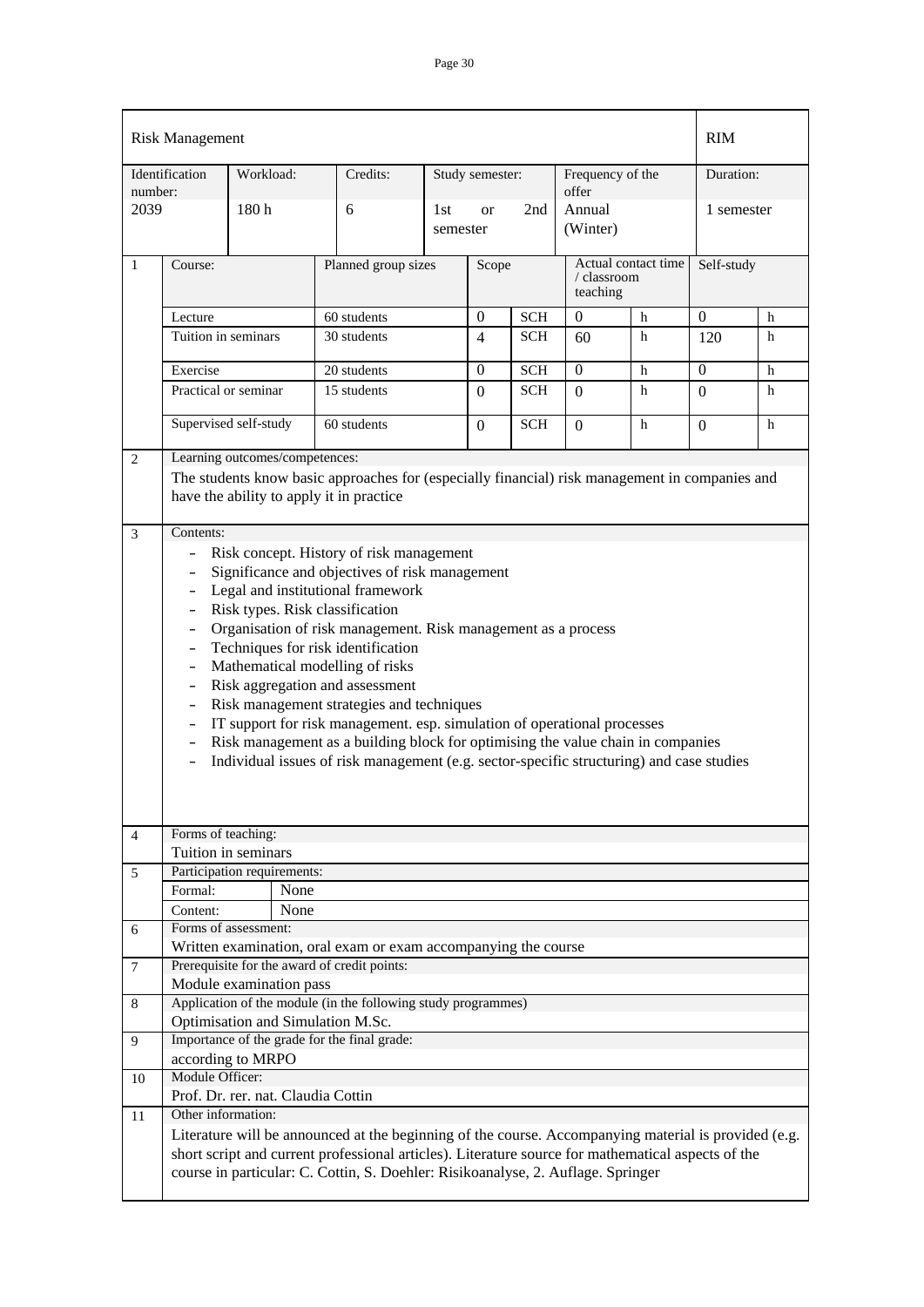|    | Spektrum 2013. |
|----|----------------|
| 12 | Language:      |
|    | ∼<br>German    |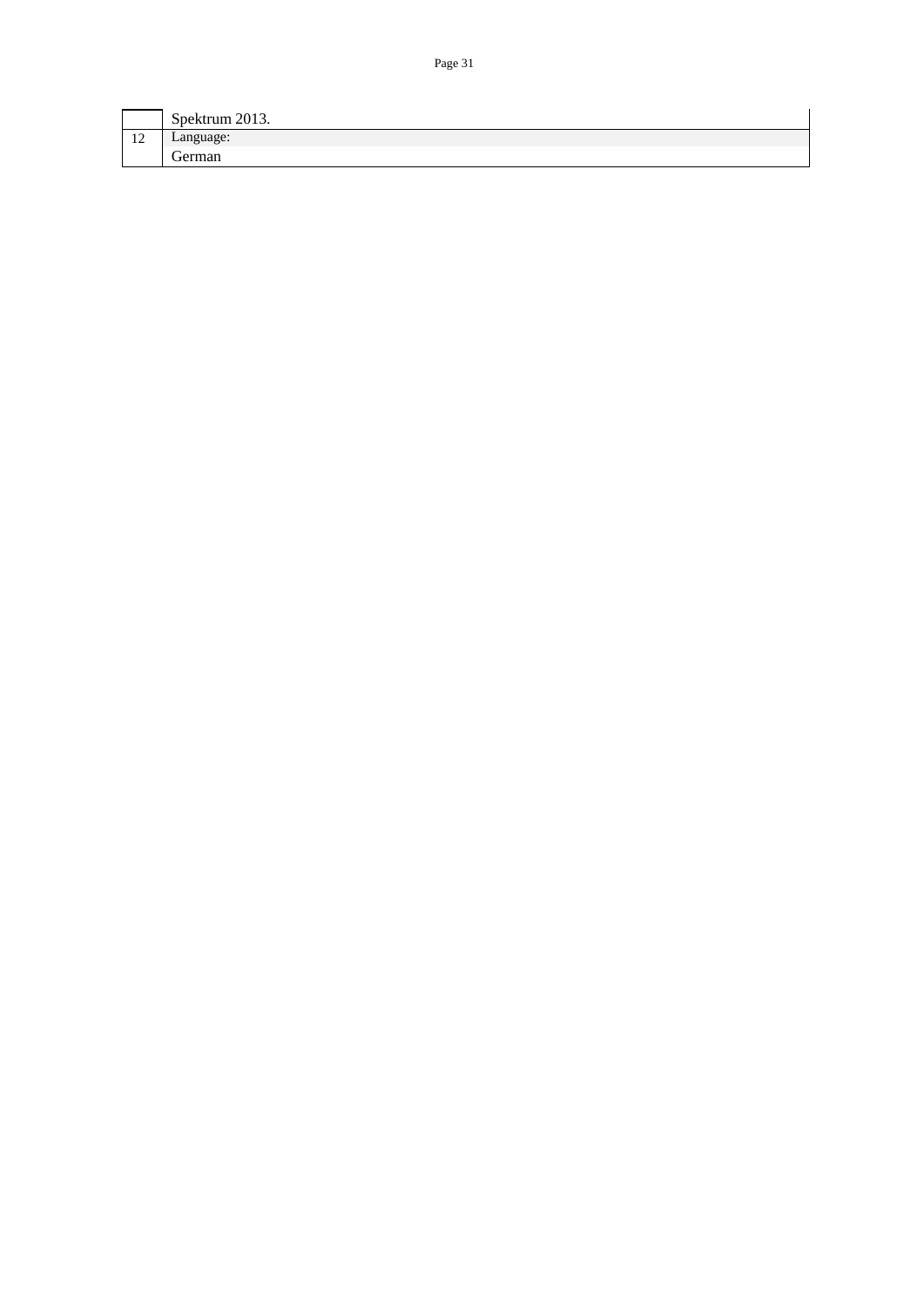|                | Seminar                                                                                                                                                                                                                                                |                                   |      |                                                                    |                 |                 |            |                           |                     | SЕ         |   |
|----------------|--------------------------------------------------------------------------------------------------------------------------------------------------------------------------------------------------------------------------------------------------------|-----------------------------------|------|--------------------------------------------------------------------|-----------------|-----------------|------------|---------------------------|---------------------|------------|---|
| number:        | Identification                                                                                                                                                                                                                                         | Workload:                         |      | Credits:                                                           |                 | Study semester: |            | Frequency of the<br>offer |                     | Duration:  |   |
| 2013           |                                                                                                                                                                                                                                                        | 180h                              |      | 6                                                                  | 1st<br>semester | $\alpha$        | 2nd        | each semester             |                     | 1 semester |   |
| 1              | Course:                                                                                                                                                                                                                                                |                                   |      | Planned group sizes                                                |                 | Scope           |            | / classroom<br>teaching   | Actual contact time | Self-study |   |
|                | Lecture                                                                                                                                                                                                                                                |                                   |      | 60 students                                                        |                 | $\theta$        | <b>SCH</b> | 0                         | h                   | 0          | h |
|                | Tuition in seminars                                                                                                                                                                                                                                    |                                   |      | 30 students                                                        |                 | $\Omega$        | <b>SCH</b> | 0                         | h                   | $\Omega$   | h |
|                | Exercise                                                                                                                                                                                                                                               |                                   |      | 20 students                                                        |                 | $\Omega$        | <b>SCH</b> | $\Omega$                  | h                   | $\Omega$   | h |
|                | Practical or seminar                                                                                                                                                                                                                                   |                                   |      | 15 students                                                        |                 | $\overline{4}$  | <b>SCH</b> | 60                        | h                   | 120        | h |
|                |                                                                                                                                                                                                                                                        | Supervised self-study             |      | 60 students                                                        |                 | $\Omega$        | <b>SCH</b> | $\Omega$                  | h                   | $\Omega$   | h |
| $\overline{2}$ | Students have developed their skills in written and oral presentation of technical topics by working on<br>a given topic from the field of optimization and simulation, summarising it in writing, and presenting it<br>in an approx. one-hour lecture |                                   |      |                                                                    |                 |                 |            |                           |                     |            |   |
| 3              | Contents:                                                                                                                                                                                                                                              |                                   |      |                                                                    |                 |                 |            |                           |                     |            |   |
|                |                                                                                                                                                                                                                                                        |                                   |      | Selected topics on optimisation and simulation (partly in English) |                 |                 |            |                           |                     |            |   |
| $\overline{4}$ | Forms of teaching:                                                                                                                                                                                                                                     |                                   |      |                                                                    |                 |                 |            |                           |                     |            |   |
|                |                                                                                                                                                                                                                                                        |                                   |      | Independent elaboration and presentation of a given topic          |                 |                 |            |                           |                     |            |   |
| 5              |                                                                                                                                                                                                                                                        | Participation requirements:       |      |                                                                    |                 |                 |            |                           |                     |            |   |
|                | Formal:                                                                                                                                                                                                                                                |                                   | None |                                                                    |                 |                 |            |                           |                     |            |   |
|                | Content:                                                                                                                                                                                                                                               |                                   | None |                                                                    |                 |                 |            |                           |                     |            |   |
| 6              |                                                                                                                                                                                                                                                        | Forms of assessment:              |      |                                                                    |                 |                 |            |                           |                     |            |   |
|                |                                                                                                                                                                                                                                                        | In-class examination              |      |                                                                    |                 |                 |            |                           |                     |            |   |
| 7              |                                                                                                                                                                                                                                                        |                                   |      | Prerequisite for the award of credit points:                       |                 |                 |            |                           |                     |            |   |
|                |                                                                                                                                                                                                                                                        | Module examination pass           |      |                                                                    |                 |                 |            |                           |                     |            |   |
| 8              |                                                                                                                                                                                                                                                        |                                   |      | Application of the module (in the following study programmes)      |                 |                 |            |                           |                     |            |   |
|                |                                                                                                                                                                                                                                                        | Optimisation and Simulation M.Sc. |      |                                                                    |                 |                 |            |                           |                     |            |   |
| 9              |                                                                                                                                                                                                                                                        |                                   |      | Importance of the grade for the final grade:                       |                 |                 |            |                           |                     |            |   |
|                | according to MRPO<br>Module Officer:                                                                                                                                                                                                                   |                                   |      |                                                                    |                 |                 |            |                           |                     |            |   |
| 10             |                                                                                                                                                                                                                                                        |                                   |      |                                                                    |                 |                 |            |                           |                     |            |   |
| 11             | Prof. Dr. phil. Bernhard Bachmann<br>Other information:                                                                                                                                                                                                |                                   |      |                                                                    |                 |                 |            |                           |                     |            |   |
|                |                                                                                                                                                                                                                                                        |                                   |      | Literature will be announced at the beginning of the course.       |                 |                 |            |                           |                     |            |   |
| 12             | Language:                                                                                                                                                                                                                                              |                                   |      |                                                                    |                 |                 |            |                           |                     |            |   |
|                | German                                                                                                                                                                                                                                                 |                                   |      |                                                                    |                 |                 |            |                           |                     |            |   |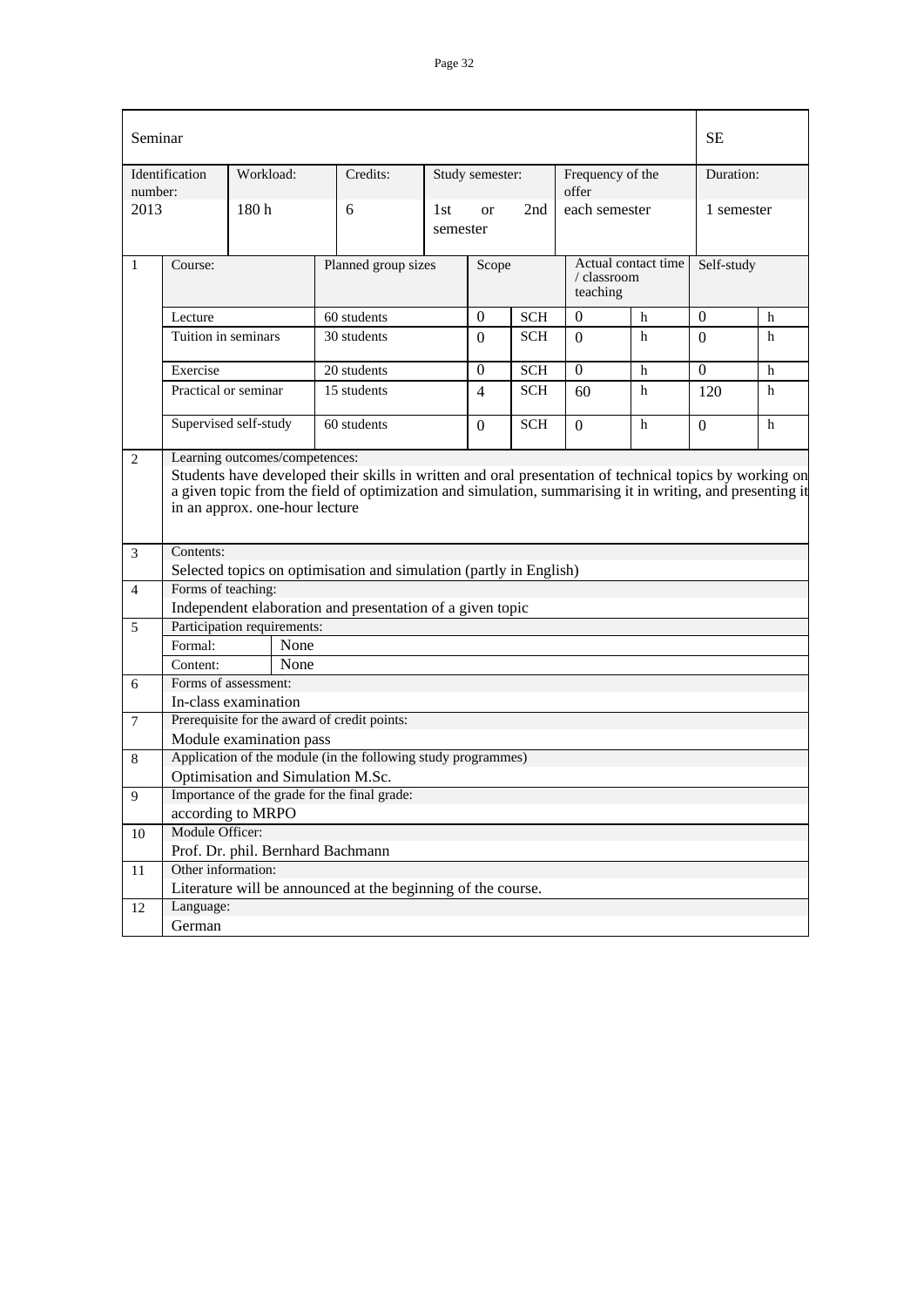| Simulation of Optical Systems |                                                                                                                                                                                                                                                                                                                                                                                                                                                                                                                                                                                                                                                                                                                                                                                                                                                                                                                                 | SOS                               |                                                                                                                                              |                 |                 |            |                                                |   |                                                                                                          |   |
|-------------------------------|---------------------------------------------------------------------------------------------------------------------------------------------------------------------------------------------------------------------------------------------------------------------------------------------------------------------------------------------------------------------------------------------------------------------------------------------------------------------------------------------------------------------------------------------------------------------------------------------------------------------------------------------------------------------------------------------------------------------------------------------------------------------------------------------------------------------------------------------------------------------------------------------------------------------------------|-----------------------------------|----------------------------------------------------------------------------------------------------------------------------------------------|-----------------|-----------------|------------|------------------------------------------------|---|----------------------------------------------------------------------------------------------------------|---|
| number:                       | Identification                                                                                                                                                                                                                                                                                                                                                                                                                                                                                                                                                                                                                                                                                                                                                                                                                                                                                                                  | Workload:                         | Credits:                                                                                                                                     |                 | Study semester: |            | Frequency of the<br>offer                      |   | Duration:                                                                                                |   |
| 2016                          |                                                                                                                                                                                                                                                                                                                                                                                                                                                                                                                                                                                                                                                                                                                                                                                                                                                                                                                                 | 180 <sub>h</sub>                  | 6                                                                                                                                            | 1st<br>semester | <b>or</b>       | 2nd        | Annual<br>(Summer)                             |   | 1 semester                                                                                               |   |
| 1                             | Course:                                                                                                                                                                                                                                                                                                                                                                                                                                                                                                                                                                                                                                                                                                                                                                                                                                                                                                                         |                                   | Planned group sizes                                                                                                                          |                 | Scope           |            | Actual contact time<br>/ classroom<br>teaching |   | Self-study                                                                                               |   |
|                               | Lecture                                                                                                                                                                                                                                                                                                                                                                                                                                                                                                                                                                                                                                                                                                                                                                                                                                                                                                                         |                                   | 60 students                                                                                                                                  |                 | $\overline{2}$  | <b>SCH</b> | 30                                             | h | 60                                                                                                       | h |
|                               | Tuition in seminars                                                                                                                                                                                                                                                                                                                                                                                                                                                                                                                                                                                                                                                                                                                                                                                                                                                                                                             |                                   | 30 students                                                                                                                                  |                 | $\Omega$        | <b>SCH</b> | $\Omega$                                       | h | 0                                                                                                        | h |
|                               |                                                                                                                                                                                                                                                                                                                                                                                                                                                                                                                                                                                                                                                                                                                                                                                                                                                                                                                                 |                                   |                                                                                                                                              |                 | $\overline{2}$  |            |                                                |   |                                                                                                          |   |
|                               | Exercise                                                                                                                                                                                                                                                                                                                                                                                                                                                                                                                                                                                                                                                                                                                                                                                                                                                                                                                        |                                   |                                                                                                                                              | 20 students     |                 | <b>SCH</b> | 30                                             | h | 60                                                                                                       | h |
|                               | Practical or seminar                                                                                                                                                                                                                                                                                                                                                                                                                                                                                                                                                                                                                                                                                                                                                                                                                                                                                                            |                                   | 15 students                                                                                                                                  |                 | $\Omega$        | <b>SCH</b> | $\theta$                                       | h | $\Omega$                                                                                                 | h |
|                               | Supervised self-study                                                                                                                                                                                                                                                                                                                                                                                                                                                                                                                                                                                                                                                                                                                                                                                                                                                                                                           |                                   | 60 students                                                                                                                                  |                 |                 | <b>SCH</b> | $\Omega$                                       | h | $\Omega$                                                                                                 | h |
| 3                             | Recognise the basic concepts of optical systems for use in an industrial environment. Select suitable<br>systems for different questions. Evaluate the operational capability in the respective environment. Solve<br>selected problems from the field of optical systems. Design optical systems. Select suitable components.<br>Exemplary implementation of selected tasks for optical systems. Develop application programmes for<br>optical systems. Apply typical optics and image processing libraries. Name, interpret and design<br>interacting light-generating and light-directing components. Enable students to develop their own<br>solutions in application areas of optical systems.<br>Contents:<br>Selected areas of geometrical optics and wave optics. Overview of optical systems, Typical structure of<br>selected optical systems, Industrial use of optical systems. Camera concepts: Interfaces, sensor |                                   |                                                                                                                                              |                 |                 |            |                                                |   | principles, spectral sensitivity, optical sensors and measurement technology, optical device technology, |   |
|                               |                                                                                                                                                                                                                                                                                                                                                                                                                                                                                                                                                                                                                                                                                                                                                                                                                                                                                                                                 |                                   | imaging systems of sensor technology, two- and three-dimensional data acquisition, illumination<br>principles, optics design and simulation. |                 |                 |            |                                                |   |                                                                                                          |   |
| 4                             | Forms of teaching:                                                                                                                                                                                                                                                                                                                                                                                                                                                                                                                                                                                                                                                                                                                                                                                                                                                                                                              |                                   | Seminar-based teaching with accompanying exercise                                                                                            |                 |                 |            |                                                |   |                                                                                                          |   |
| 5                             |                                                                                                                                                                                                                                                                                                                                                                                                                                                                                                                                                                                                                                                                                                                                                                                                                                                                                                                                 | Participation requirements:       |                                                                                                                                              |                 |                 |            |                                                |   |                                                                                                          |   |
|                               | Formal:                                                                                                                                                                                                                                                                                                                                                                                                                                                                                                                                                                                                                                                                                                                                                                                                                                                                                                                         | None                              |                                                                                                                                              |                 |                 |            |                                                |   |                                                                                                          |   |
|                               | Content:                                                                                                                                                                                                                                                                                                                                                                                                                                                                                                                                                                                                                                                                                                                                                                                                                                                                                                                        | None                              |                                                                                                                                              |                 |                 |            |                                                |   |                                                                                                          |   |
| 6                             |                                                                                                                                                                                                                                                                                                                                                                                                                                                                                                                                                                                                                                                                                                                                                                                                                                                                                                                                 | Forms of assessment:              |                                                                                                                                              |                 |                 |            |                                                |   |                                                                                                          |   |
|                               |                                                                                                                                                                                                                                                                                                                                                                                                                                                                                                                                                                                                                                                                                                                                                                                                                                                                                                                                 |                                   | Written examination, combination examination, performance examination or oral examination                                                    |                 |                 |            |                                                |   |                                                                                                          |   |
| 7                             |                                                                                                                                                                                                                                                                                                                                                                                                                                                                                                                                                                                                                                                                                                                                                                                                                                                                                                                                 |                                   | Prerequisite for the award of credit points:                                                                                                 |                 |                 |            |                                                |   |                                                                                                          |   |
|                               |                                                                                                                                                                                                                                                                                                                                                                                                                                                                                                                                                                                                                                                                                                                                                                                                                                                                                                                                 | Module examination pass           |                                                                                                                                              |                 |                 |            |                                                |   |                                                                                                          |   |
| 8                             |                                                                                                                                                                                                                                                                                                                                                                                                                                                                                                                                                                                                                                                                                                                                                                                                                                                                                                                                 |                                   | Application of the module (in the following study programmes)                                                                                |                 |                 |            |                                                |   |                                                                                                          |   |
|                               |                                                                                                                                                                                                                                                                                                                                                                                                                                                                                                                                                                                                                                                                                                                                                                                                                                                                                                                                 | Optimisation and Simulation M.Sc. |                                                                                                                                              |                 |                 |            |                                                |   |                                                                                                          |   |
| 9                             |                                                                                                                                                                                                                                                                                                                                                                                                                                                                                                                                                                                                                                                                                                                                                                                                                                                                                                                                 |                                   | Importance of the grade for the final grade:                                                                                                 |                 |                 |            |                                                |   |                                                                                                          |   |
|                               |                                                                                                                                                                                                                                                                                                                                                                                                                                                                                                                                                                                                                                                                                                                                                                                                                                                                                                                                 | according to MRPO                 |                                                                                                                                              |                 |                 |            |                                                |   |                                                                                                          |   |
| 10                            | Module Officer:                                                                                                                                                                                                                                                                                                                                                                                                                                                                                                                                                                                                                                                                                                                                                                                                                                                                                                                 |                                   |                                                                                                                                              |                 |                 |            |                                                |   |                                                                                                          |   |
|                               |                                                                                                                                                                                                                                                                                                                                                                                                                                                                                                                                                                                                                                                                                                                                                                                                                                                                                                                                 | Prof. Dr.-Ing. Reinhard Kaschuba  |                                                                                                                                              |                 |                 |            |                                                |   |                                                                                                          |   |
| 11                            | Other information:                                                                                                                                                                                                                                                                                                                                                                                                                                                                                                                                                                                                                                                                                                                                                                                                                                                                                                              |                                   |                                                                                                                                              |                 |                 |            |                                                |   |                                                                                                          |   |
|                               |                                                                                                                                                                                                                                                                                                                                                                                                                                                                                                                                                                                                                                                                                                                                                                                                                                                                                                                                 |                                   | Literature will be announced at the beginning of the course.                                                                                 |                 |                 |            |                                                |   |                                                                                                          |   |
| 12                            | Language:<br>German                                                                                                                                                                                                                                                                                                                                                                                                                                                                                                                                                                                                                                                                                                                                                                                                                                                                                                             |                                   |                                                                                                                                              |                 |                 |            |                                                |   |                                                                                                          |   |
|                               |                                                                                                                                                                                                                                                                                                                                                                                                                                                                                                                                                                                                                                                                                                                                                                                                                                                                                                                                 |                                   |                                                                                                                                              |                 |                 |            |                                                |   |                                                                                                          |   |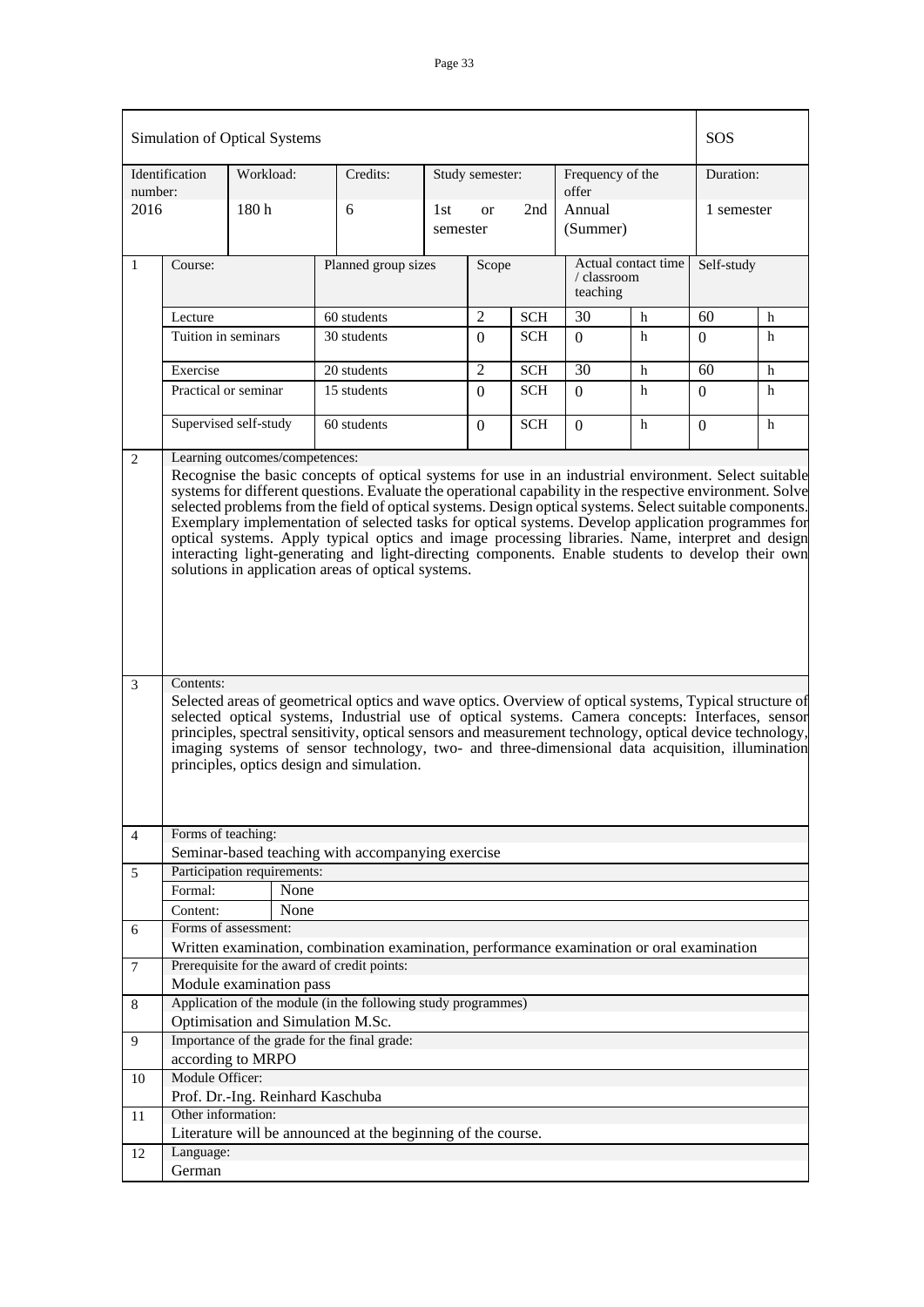|                 | <b>System Simulation</b>                                                                                                                                                                                                                                                                                                                                                                                                                                                                                                                                                                                                                                                                                      |                                     |                                                                                                                                                            |                 |                 |            |                           |                     | <b>SYS</b> |   |
|-----------------|---------------------------------------------------------------------------------------------------------------------------------------------------------------------------------------------------------------------------------------------------------------------------------------------------------------------------------------------------------------------------------------------------------------------------------------------------------------------------------------------------------------------------------------------------------------------------------------------------------------------------------------------------------------------------------------------------------------|-------------------------------------|------------------------------------------------------------------------------------------------------------------------------------------------------------|-----------------|-----------------|------------|---------------------------|---------------------|------------|---|
| number:         | Identification                                                                                                                                                                                                                                                                                                                                                                                                                                                                                                                                                                                                                                                                                                | Workload:                           | Credits:                                                                                                                                                   |                 | Study semester: |            | Frequency of the<br>offer |                     | Duration:  |   |
| 2009            |                                                                                                                                                                                                                                                                                                                                                                                                                                                                                                                                                                                                                                                                                                               | 180 <sub>h</sub>                    | 6                                                                                                                                                          | 1st<br>semester | <b>or</b>       | 2nd        | Annual<br>(Summer)        |                     | 1 semester |   |
| $\mathbf{1}$    | Course:                                                                                                                                                                                                                                                                                                                                                                                                                                                                                                                                                                                                                                                                                                       |                                     | Planned group sizes                                                                                                                                        |                 | Scope           |            | / classroom<br>teaching   | Actual contact time | Self-study |   |
|                 | Lecture                                                                                                                                                                                                                                                                                                                                                                                                                                                                                                                                                                                                                                                                                                       |                                     | 60 students                                                                                                                                                |                 | $\overline{2}$  | <b>SCH</b> | 30                        | h                   | 60         | h |
|                 | Tuition in seminars                                                                                                                                                                                                                                                                                                                                                                                                                                                                                                                                                                                                                                                                                           |                                     | 30 students                                                                                                                                                |                 | $\mathfrak{D}$  | <b>SCH</b> | 30                        | h                   | 60         | h |
|                 |                                                                                                                                                                                                                                                                                                                                                                                                                                                                                                                                                                                                                                                                                                               |                                     |                                                                                                                                                            |                 |                 |            |                           |                     |            |   |
|                 | Exercise                                                                                                                                                                                                                                                                                                                                                                                                                                                                                                                                                                                                                                                                                                      |                                     | 20 students                                                                                                                                                |                 | $\Omega$        | <b>SCH</b> | $\Omega$                  | h                   | $\Omega$   | h |
|                 | Practical or seminar                                                                                                                                                                                                                                                                                                                                                                                                                                                                                                                                                                                                                                                                                          |                                     | 15 students                                                                                                                                                |                 | $\Omega$        | <b>SCH</b> | $\Omega$                  | h                   | $\Omega$   | h |
|                 |                                                                                                                                                                                                                                                                                                                                                                                                                                                                                                                                                                                                                                                                                                               | Supervised self-study               | 60 students                                                                                                                                                |                 |                 | <b>SCH</b> | $\Omega$                  | h                   | 0          | h |
| $\mathfrak{2}$  | Learning outcomes/competences:                                                                                                                                                                                                                                                                                                                                                                                                                                                                                                                                                                                                                                                                                |                                     |                                                                                                                                                            |                 |                 |            |                           |                     |            |   |
|                 | The students know the basic methods for modelling (complex) technical systems and can apply these<br>to new problems. They know how to prepare the models created and implement them on common<br>system simulators, such as Matlab/Simulink. They can also plan simulation experiments systematically<br>and carry them out in a targeted manner. Furthermore, they are able to assess the opportunities, limits<br>and problems of a numerical simulation as well as analyse the results professionally.                                                                                                                                                                                                    |                                     |                                                                                                                                                            |                 |                 |            |                           |                     |            |   |
| 3               | Contents:<br>Introduction (definitions, types of simulation, process models, goals)<br>$\qquad \qquad -$<br>Modelling methods (balance-space based, formalisms for mech./electri. syst., cross-disciplinary<br>$\blacksquare$<br>techniques, experimental modelling)<br>Model preparation for simulation (transfer to state representation, block diagram, linearisation,<br>$\overline{\phantom{a}}$<br>treatment of algebraic loops and structural singularities, descriptor form)<br>Simulation procedures (classification, selection criteria, num. problems)<br>$\qquad \qquad -$<br>Simulation experiments (planning, implementation and follow-up)<br>$\overline{\phantom{a}}$<br>Application examples |                                     |                                                                                                                                                            |                 |                 |            |                           |                     |            |   |
| $\overline{4}$  | Forms of teaching:                                                                                                                                                                                                                                                                                                                                                                                                                                                                                                                                                                                                                                                                                            |                                     |                                                                                                                                                            |                 |                 |            |                           |                     |            |   |
|                 |                                                                                                                                                                                                                                                                                                                                                                                                                                                                                                                                                                                                                                                                                                               | Lectures and computer seminars      |                                                                                                                                                            |                 |                 |            |                           |                     |            |   |
| 5               | Formal:                                                                                                                                                                                                                                                                                                                                                                                                                                                                                                                                                                                                                                                                                                       | Participation requirements:<br>None |                                                                                                                                                            |                 |                 |            |                           |                     |            |   |
|                 | Content:                                                                                                                                                                                                                                                                                                                                                                                                                                                                                                                                                                                                                                                                                                      | None                                |                                                                                                                                                            |                 |                 |            |                           |                     |            |   |
| 6               |                                                                                                                                                                                                                                                                                                                                                                                                                                                                                                                                                                                                                                                                                                               | Forms of assessment:                |                                                                                                                                                            |                 |                 |            |                           |                     |            |   |
|                 |                                                                                                                                                                                                                                                                                                                                                                                                                                                                                                                                                                                                                                                                                                               |                                     | Term paper, written examination, combination examination, performance examination, project work,                                                           |                 |                 |            |                           |                     |            |   |
|                 |                                                                                                                                                                                                                                                                                                                                                                                                                                                                                                                                                                                                                                                                                                               |                                     | oral examination or examination during the course                                                                                                          |                 |                 |            |                           |                     |            |   |
| $7\phantom{.0}$ |                                                                                                                                                                                                                                                                                                                                                                                                                                                                                                                                                                                                                                                                                                               |                                     | Prerequisite for the award of credit points:                                                                                                               |                 |                 |            |                           |                     |            |   |
|                 |                                                                                                                                                                                                                                                                                                                                                                                                                                                                                                                                                                                                                                                                                                               | Module examination pass             |                                                                                                                                                            |                 |                 |            |                           |                     |            |   |
| 8               |                                                                                                                                                                                                                                                                                                                                                                                                                                                                                                                                                                                                                                                                                                               |                                     | Application of the module (in the following study programmes)<br>BioMechatronics M.Sc., Mechanical Engineering M.Sc. and Optimisation and Simulation M.Sc. |                 |                 |            |                           |                     |            |   |
| 9               |                                                                                                                                                                                                                                                                                                                                                                                                                                                                                                                                                                                                                                                                                                               |                                     | Importance of the grade for the final grade:                                                                                                               |                 |                 |            |                           |                     |            |   |
|                 |                                                                                                                                                                                                                                                                                                                                                                                                                                                                                                                                                                                                                                                                                                               | according to MRPO                   |                                                                                                                                                            |                 |                 |            |                           |                     |            |   |
| 10              | Module Officer:                                                                                                                                                                                                                                                                                                                                                                                                                                                                                                                                                                                                                                                                                               |                                     |                                                                                                                                                            |                 |                 |            |                           |                     |            |   |
|                 |                                                                                                                                                                                                                                                                                                                                                                                                                                                                                                                                                                                                                                                                                                               | Prof. Dr.-Ing. Klaus Panreck        |                                                                                                                                                            |                 |                 |            |                           |                     |            |   |
| 11              | Other information:                                                                                                                                                                                                                                                                                                                                                                                                                                                                                                                                                                                                                                                                                            |                                     |                                                                                                                                                            |                 |                 |            |                           |                     |            |   |
|                 |                                                                                                                                                                                                                                                                                                                                                                                                                                                                                                                                                                                                                                                                                                               |                                     | Literature will be announced at the beginning of the course.                                                                                               |                 |                 |            |                           |                     |            |   |
| 12              | Language:                                                                                                                                                                                                                                                                                                                                                                                                                                                                                                                                                                                                                                                                                                     |                                     |                                                                                                                                                            |                 |                 |            |                           |                     |            |   |
|                 | German                                                                                                                                                                                                                                                                                                                                                                                                                                                                                                                                                                                                                                                                                                        |                                     |                                                                                                                                                            |                 |                 |            |                           |                     |            |   |